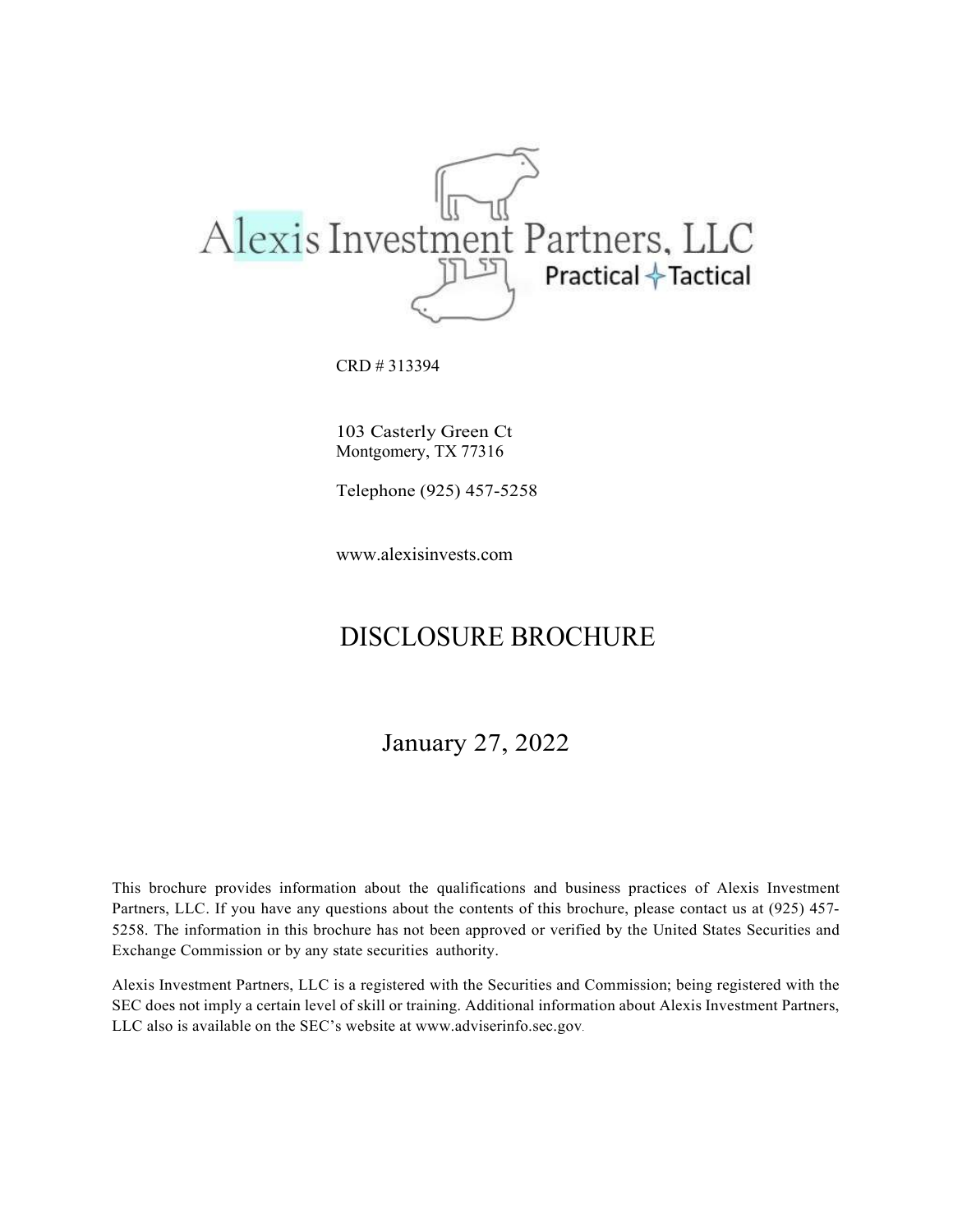Item 2: Material Changes

Item 1: The address of the firm changed from 199 Waterpoint Ct, Unit 204, Montgomery, Texas 77356 to 103 Casterly Green Ct, Montgomery TX, 77316.

Item 17: Revise section to permit AIP to vote client securities for those clients that opt for this service.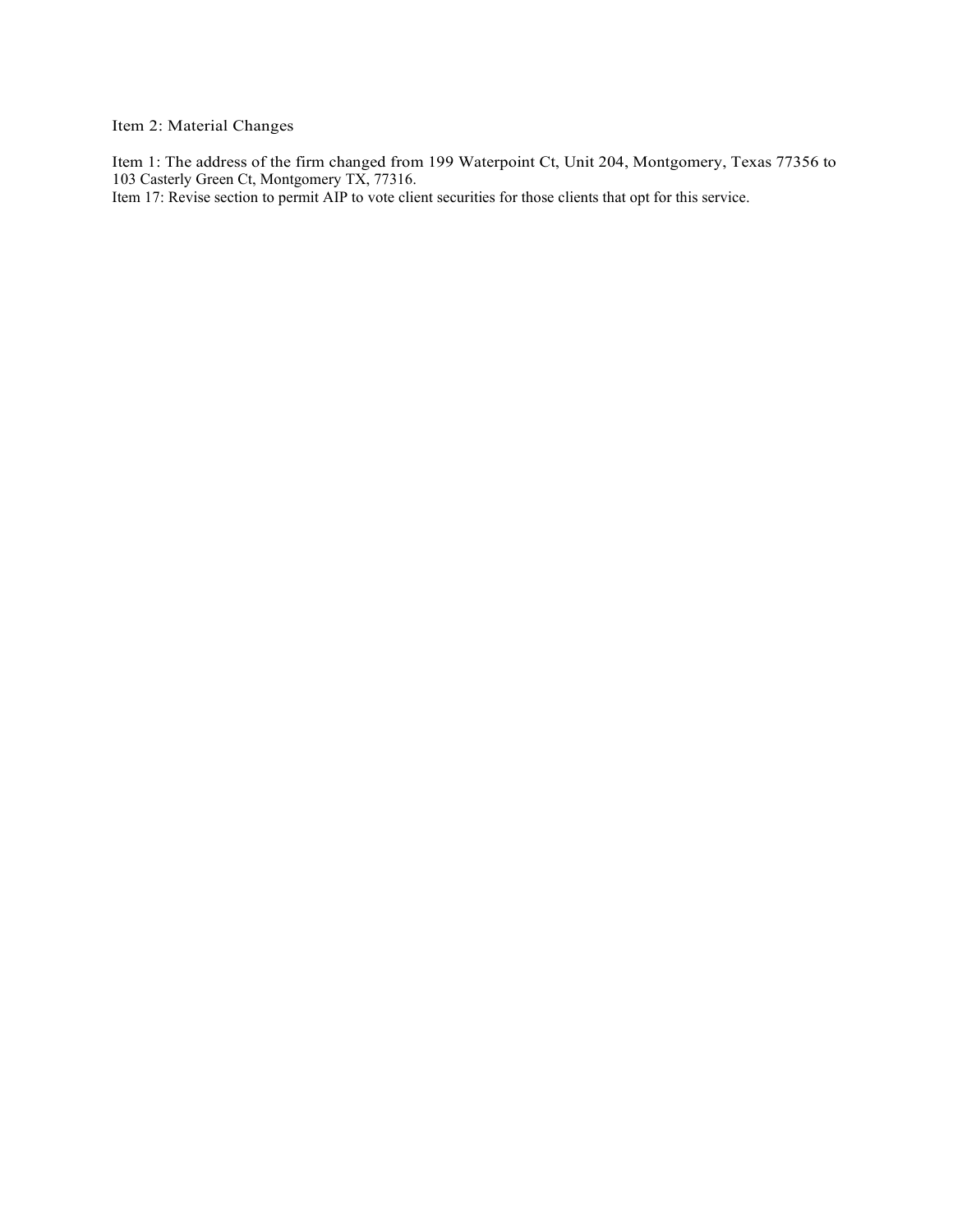| Contents                                                                                        |  |
|-------------------------------------------------------------------------------------------------|--|
|                                                                                                 |  |
|                                                                                                 |  |
|                                                                                                 |  |
|                                                                                                 |  |
|                                                                                                 |  |
|                                                                                                 |  |
|                                                                                                 |  |
|                                                                                                 |  |
| Item 11: Code of Ethics, Participation or Interest in Client Transactions and Personal Trading9 |  |
|                                                                                                 |  |
|                                                                                                 |  |
|                                                                                                 |  |
|                                                                                                 |  |
|                                                                                                 |  |
|                                                                                                 |  |
|                                                                                                 |  |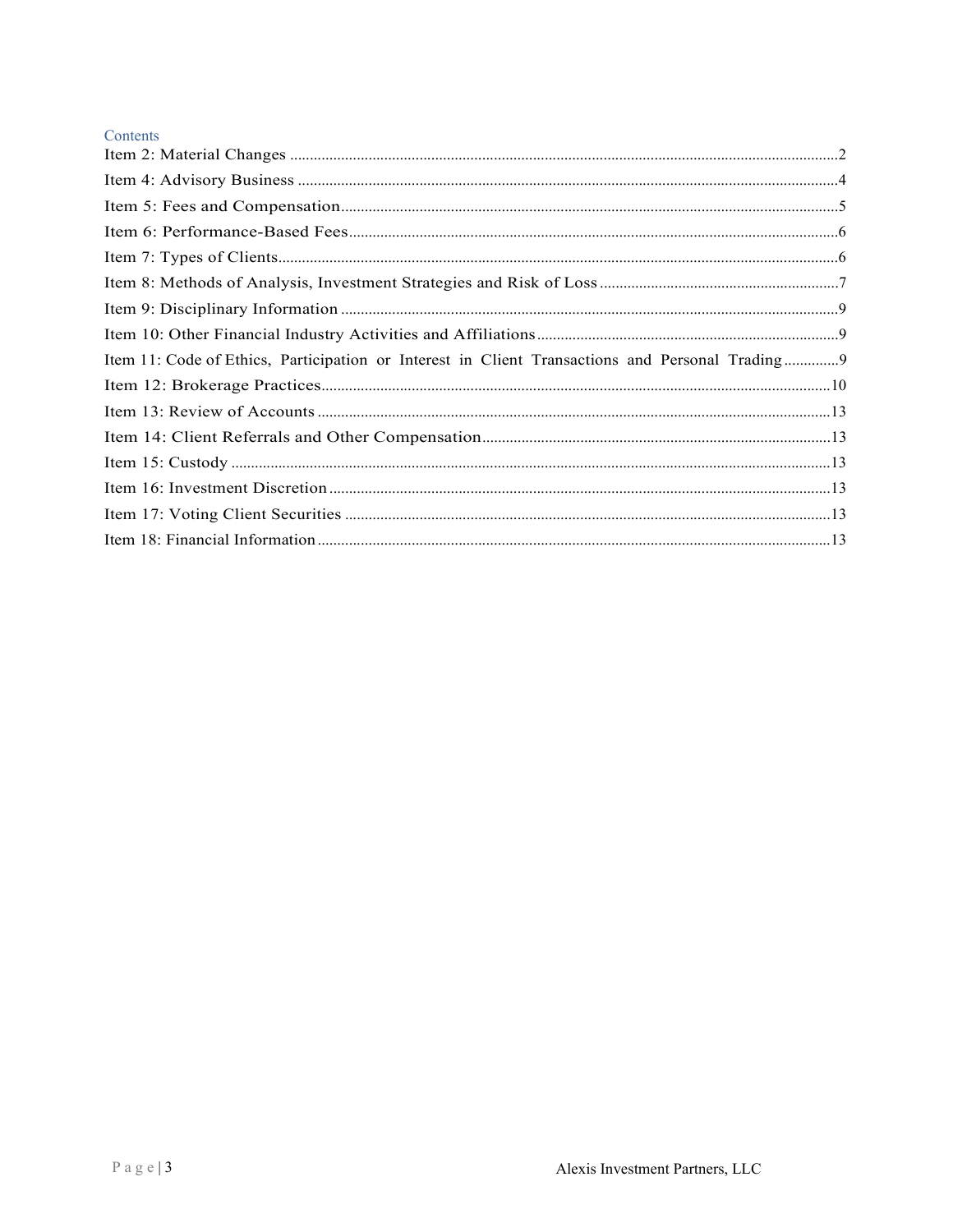#### Item 4: Advisory Business

Alexis Investment Partners, LLC (AIP) is a Limited Liability Company organized under the laws of the state of Texas in 2020. AIP is an investment advisory firm registered with the Securities and Exchange Commission. Jason William Browne is the principal owner of AIP.

#### Personal Wealth Management

We work with individuals and families to identify their investment goals, objectives, risk tolerance, past experience and preferences. Based on the information you provide to your investment advisor representative ("IAR"), your portfolio is designed to complement your financial situation and personal circumstances and implemented on a discretionary basis. Our investment strategy involves making active adjustments to your asset allocation and underlying investments based on our assessment of current risks and opportunities. Your IAR will explain the risks associated with this approach and will assign a model and establish a portfolio benchmark based on that model which we will include on your performance reports.

AIP may purchase, sell, and/or exchange securities including, but not limited to, mutual funds, equities, options, fixed income instruments, closed-end mutual funds, exchange traded funds, and variable life and annuity subaccounts. Margin may be used as a part of this strategy. AIP uses model portfolios to guide investment decisions, but individual accounts will vary from these models for several reasons including account size, the timing of cash flows, account features, tax status and client preferences. You have the opportunity to place reasonable restrictions on the type of investments to be held in your portfolio. AIP may periodically rebalance your account to maintain the initially agreed upon strategic asset allocation and effect subsequent tactical asset allocation adjustments.

Investment Advisor to Retirement Plans, Institutions and Small Businesses

AIP serves as a 3(38) Fiduciary Advisor to small business 401k plans. AIP works with the sponsor company and appropriate service providers to design plan features, evaluate and select service providers, establish and monitor the fund lineup, provide model portfolios and assist with participant education.

AIP manages Personal Choice Retirement Accounts ("PCRA") for plan participants when allowed by their company 401k plans. These PCRA accounts are individually managed as Personal Wealth Management Clients.

AIP manages SEP IRA and HSA accounts.

AIP manages charitable accounts including donor advised funds, foundations and charitable remainder trusts. Such portfolios are designed and implemented based on the cash flow needs, preferences and restrictions of each account owner, governing documents or investment committee.

AIP manages accounts for organizations including long-term investments and shorter-term working capital. Such organizations include reserve accounts for captive insurance programs, professional associations, and other similar organizations. AIP works with the appropriate board, investment committee and designated individuals to assure that the portfolio is designed and managed in a manner consistent with the organization's objectives, governing documents, restrictions and guidelines and cash flow/liquidity needs.

AIP also acts as adviser to the Alexis Practical Tactical ETF ("ETF", LEXI).

#### Financial Planning Services

AIP may provide both comprehensive and modular financial planning services. These services may take into consideration a broad range of financial concerns including Retirement Planning, Estate Planning, Tax Planning, College Planning, Social Security and Medicare Planning, Life and Long-term Care Insurance, Budgeting and Debt Management, and other related discussions.

Financial plans incorporate both business and personal assets and often include discussions and recommendations related to mortgages, real estate and self-directed investments.

Alexis does not sponsor or participate in any wrap fee programs.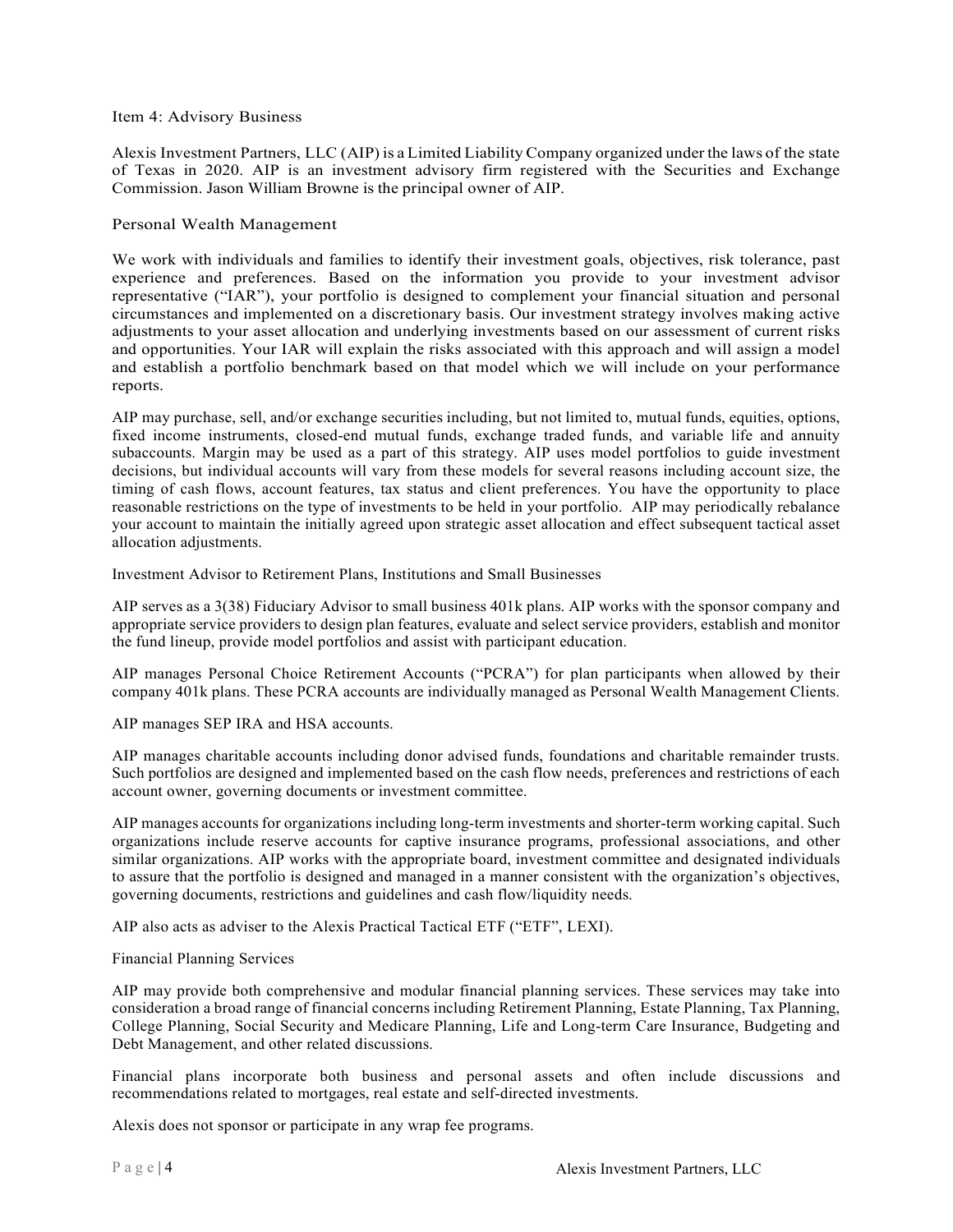#### Needs and Restrictions

In managing your investment portfolio, we consider your: financial situation, risk tolerance, investment horizon, liquidity needs, tax considerations, investment objectives, and any other issues important to your state of affairs.

You should notify us promptly of any changes in your financial situation or investment objectives or if you wish to impose any reasonable restrictions upon the management of your account.

#### Assets under Management

As of January 26, 2022, we managed approximately \$ 103,818,819dollars in client assets on a discretionary basis. Approximately \$0 dollars in client assets were managed on a non-discretionary basis where our clients made the investment decisions based upon our recommendations.

#### Item 5: Fees and Compensation

We offer our services on a fee-only basis. Fees are charged in advance. Our fee is calculated based upon the market value of the assets in your account on the last day of the previous month.

#### Management Fees:

AIP charges a management fee based on a percentage of assets under management per year (annum).

| Assets under Management    | Annual Management Fee |
|----------------------------|-----------------------|
| \$0 to $$1,000,000$        | 0.88%                 |
| \$1,000,001 to \$3,000,000 | $0.77\%$              |
| \$3,000,001 to \$5,000,000 | $0.50\%$              |
| $>$ \$5 million            | negotiated            |

Management Fees for Qualified Plans:

AIP's management fees for qualified plans are individually negotiated per plan. A minimum annual fee of \$1,200 is charged per plan.

Our management fee is negotiable, at the sole discretion of AIP, taking into account the specific needs of each client. Client fees are payable monthly, in advance, based on assets under management. Minimum fees may apply.

Financial planning services may be included as a component of a personal wealth management relationship. Financial planning may also be provided for a pre-negotiated fixed fee.

Broker-dealers and other financial institutions that hold client accounts are referred to as custodians ("custodian/ broker-dealer"). Your custodian/broker-dealer determines the values of the assets in your portfolio.

Fees for the initial period are based on the value of your cash and securities on the date the custodian/brokerdealer receives them and are prorated based upon the number of calendar days in the calendar quarter that our agreement is in effect.

#### General Fee Information

You must authorize us in writing to have the custodian pay us directly by charging your account. Fees are deducted monthly based upon your advisory agreement with us.

Your custodian/broker-dealer provides you with statements that show the amount paid directly to us. You should review and verify the calculation of our fees. Your custodian/broker-dealer does not verify the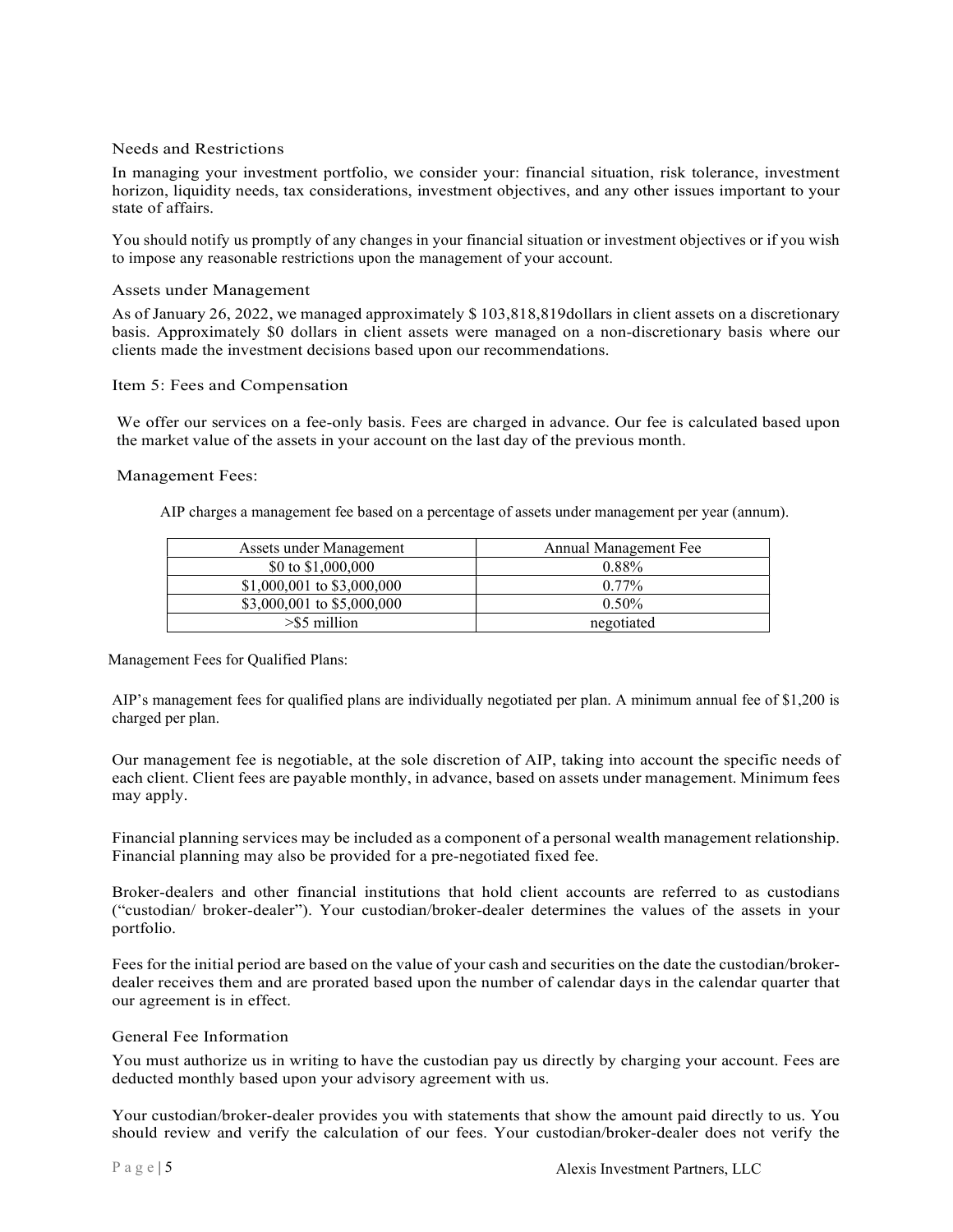accuracy of fee calculations.

In addition to our fee, you may be required to pay other charges such as: custodial fees, brokerage commissions, transaction fees, SEC fees, internal fees and expenses charged by mutual funds or exchange traded funds ("ETFs"), and other fees and taxes on brokerage accounts and securities transactions.

Mutual fund companies, ETFs, and variable annuity issuers charge internal fees and expenses for their products. These fees and expenses are in addition to any advisory fees charged by us. Complete details of these internal fees and expenses are explained in the prospectus for each investment. You are strongly encouraged to read these explanations before investing any money. You may ask us any questions you have about fees and expenses.

If you purchase mutual funds through the custodian/broker-dealer, you may pay a transaction fee that would not be charged if the transactions were made directly through the mutual fund company. Also, mutual funds held in accounts at brokerage firms may pay internal fees that are different from funds held at the mutual fund company.

While you may purchase shares of mutual funds directly from the mutual fund company without a transaction fee, those investments would not be part of our advisory relationship with you. This means that they would not be included in our investment strategies, investment performance monitoring, or portfolio reallocations.

Please be sure to read the section entitled "Brokerage Practices," which follows later in this brochure.

Advisory fees are charged in advance on a monthly basis. Should you terminate the advisory agreement we have entered into within five (5) business days from the date the agreement is executed, you will receive a full refund of any fees paid.

Should either one of us terminate the advisory agreement we have entered into before the end of a billing period, any unearned fees that were deducted from your account will be returned to you by us. The amount refunded to you is calculated by dividing the most recent advisory fee you paid by the total number of days in the month. This daily fee is then multiplied by the number of calendar days in the quarter that our agreement was in effect. This amount, which equals the amount we earned for the partial month, is subtracted from the total fee you paid in advance to determine your refund.

Our IARs are also licensed with various insurance companies. Commissions may be earned by our IARs if insurance products are purchased through these insurance companies.

The above arrangements present a conflict of interest because they create an incentive to make recommendations based upon the amount of compensation we receive, rather than based upon your needs. We will explain, in advance, the specific costs and compensation associated with any recommended insurance products.. Additionally, you always have the option to purchase insurance products through other agents who are not affiliated with us.

#### Other Fees

AIP may invest client assets in the ETF managed by AIP, if such investments are consistent with the investment objectives and policies of the client accounts involved. If AIP makes such an investment on behalf of its clients, those clients will be responsible, indirectly as investors in the ETF, for a portion of the operating expenses and investment advisory fees. No separate management fee is charged by AIP on the portion of a client's account that is invested in the Alexis Practical Tactical ETF for which AIP serves as the adviser.

#### Item 6: Performance-Based Fees

Performance-based fees are designed to give a portion of the returns of an investment to the investment adviser as a reward for positive performance. The fee is generally a percentage of the profits made on the investments. We do not charge performance-based fees on any of our client accounts.

#### Item 7: Types of Clients

We provide advisory services primarily to individuals and to high net worth individuals, including their trusts, estates and retirement accounts. We also provide services to corporations or business entities including their pension and profit sharing plans.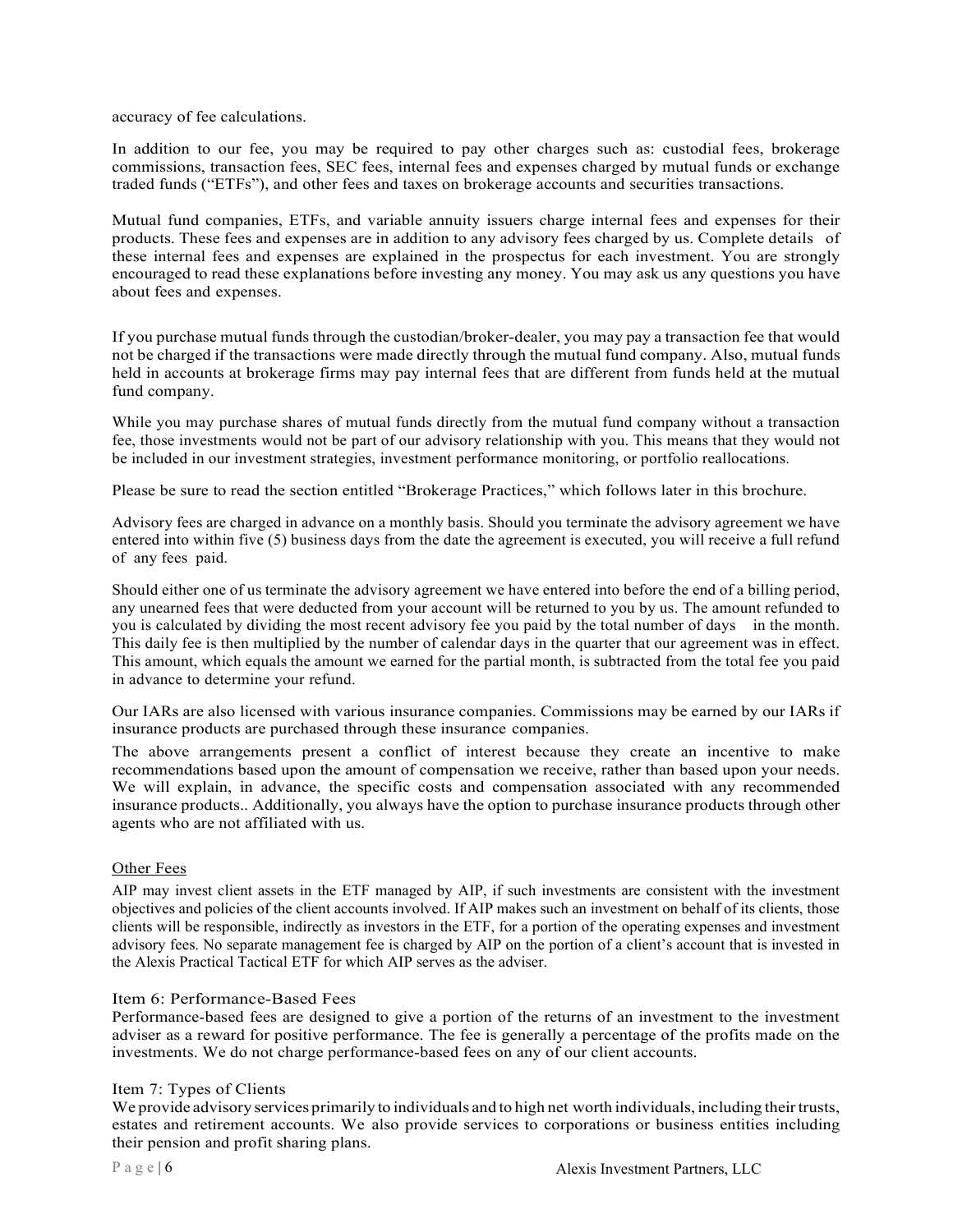The account minimum for the Alexis Managed Account Program is \$500,000. We may accept clients with smaller portfolios based upon certain factors including anticipated future earning capacity, anticipated future additional assets, account composition, related accounts, and pre-existing client relationships. We may consider the portfolios of your family members to determine if your portfolio meets the minimum size requirement. Minimum account size may be waived by AIP solely at its discretion.

Item 8: Methods of Analysis, Investment Strategies and Risk of Loss We select specific investments for your portfolios through the use of fundamental, cyclical, and technical analysis, as well as charting.

Fundamental analysis is a method of evaluating a company that has issued a security by attempting to measure the value of its underlying assets. It entails studying overall economic and industry conditions as well as the financial condition and the quality of the company's management. Earnings, expenses, assets, and liabilities are all important in determining the value of a company. The value is then compared to the current price of the issuing company's security to determine whether to purchase, sell or hold the security.

Cyclical analysis is a form of fundamental analysis that involves the process of making investment decisions based on the different stages of an industry at a given point in time.

Technical analysis is a method of evaluating securities by analyzing statistics generated by market activity, such as past prices and volume. Technical analysts do not attempt to measure a security's intrinsic value, but instead use charts and other tools to identify patterns that can suggest future activity.

Charting involves identifying patterns that can suggest future activity in price movements. A chart pattern is a distinct formation on a stock chart that creates a trading signal or a sign of future price movements. Chartists use these patterns to identify current trends and trend reversals to trigger buy and sell signals. Some of the chart types are Line Charts, Bar Charts, Candlestick, Point and Figure, etc.

Our investment strategies may include long-term and short-term purchases and sales, trading (securities sold within 30 days) and the use of options, margin, and short sales. You may place reasonable restrictions on the strategies to be employed in your portfolio and the types of investments to be held in your portfolio.

All investments involve risks that can result in: loss of principal, a reduction in earnings (including interest, dividends and other distributions), and the loss of future earnings.

Additionally, these risks may include: market risk, interest rate risk, issuer risk, and general economic risk.

Although we manage your portfolio in a manner consistent with your risk tolerances, we cannot guarantee that our efforts will be successful. You should be prepared to bear the risk of loss.

Frequent trading can affect portfolio performance, particularly through increased brokerage and other transaction costs (if applicable) and taxes. Infrequent trading can affect portfolio performance, particularly through ongoing fees and other costs (if applicable) that may cost more than trading commissions. Additionally, you should be aware that the use of margin, options and short sales are higher risk strategies. It is possible to lose all of the principal you invest, and sometimes more. In a cash account, your risk is limited to the amount of money that you have invested. In a margin account, your risk includes the amount of money invested plus the amount that has been loaned to you. When you short sell, your losses can be infinite.

#### Risks Associated with Particular Investments

Described below are some risks associated with specific types of investments that an investment adviser representative may recommend. Many of these investments are usually sold by use of a prospectus or other offering document. Clients should review those documents carefully for more detailed information regarding risk.

#### Mutual Funds

A mutual fund is a company organized to aggregate the funds of individuals investors into a pool that invest in securities such as stocks, bonds, and short-term debt. The assets of the mutual fund are known as its portfolio. Individuals investors purchase shares in the mutual fund. These shares represent the investors ownership in the mutual fund and the income or capital gains that it generates. The combined holdings of the mutual fund are known as its portfolio. Investors buy shares in mutual funds. The investor may lose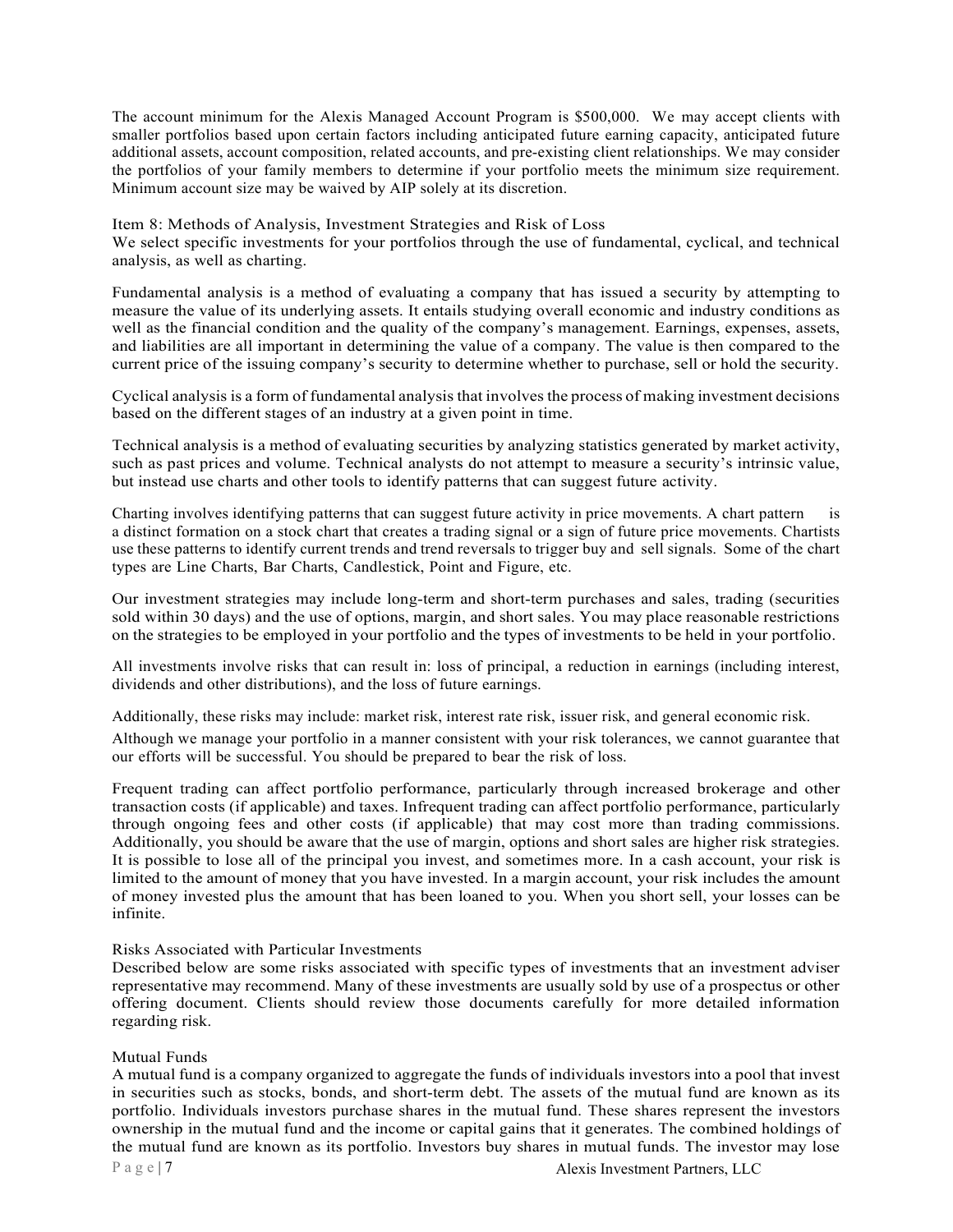some or all of the money that they invest because the securities held by a fund can go down in value. Dividends or interest payments may also change as market conditions change. Dividends and/or interest payments may also fluctuate as market conditions fluctuate. Past performance does not guarantee future results.

#### Closed-End Funds

Closed-end funds are illiquid and may not be readily marketable. In an effort to provide investor liquidity, the funds may offer to repurchase a certain percentage of shares from time to time. Thus, clients may be unable to liquidate all or a portion of their shares in these types of funds when they desire to do so.

#### Exchange-Traded Funds ("ETFs")

ETFs are typically investment companies that are legally classified as open end mutual funds or unit investment trusts. However, they differ from traditional mutual funds in that ETF shares are listed on a securities exchange. Shares can be bought and sold throughout the trading day like shares of other publiclytraded companies. ETF shares may trade at a discount or premium to their net asset value. This difference between the bid price and the ask price is often referred to as the "spread." The spread varies over time based on the ETF's trading volume and market liquidity and is generally lower if the ETF has high trading volume and high market liquidity. Conversely, the spread is generally higher if the ETF has low trading volume and low market liquidity. ETFs may be closed and liquidated at the discretion of the issuing company.

#### Exchange-Traded Notes ("ETNs")

An ETN is a senior unsecured debt obligation designed to track the total return of a particular company, sector, market index or other benchmark. ETNs may be linked to a variety of assets, such as commodity futures, foreign currency and equities. ETNs are similar to ETFs in that they are listed on an exchange and can typically be bought or sold throughout the trading day. An ETN is not a mutual fund and does not have a net asset value. Rather, the ETN trades at the prevailing market price. Some of the more common risks of an ETN are: 1) the repayment of the principal, interest (if any) and the payment of any returns at maturity or upon redemption are dependent upon the ETN issuer's ability to pay; or 2) the trading price of the ETN in the secondary market may be adversely impacted if the issuer's credit rating is downgraded. The asset or asset class to which the ETN is linked may carry specific risks not associated with a particular index or sector. ETNs may be closed and liquidated at the discretion of the issuing company.

#### Options

An option is a contract that gives the buyer the right, but not the obligation, to buy or sell an underlying asset at a specific price on or before a certain date. An option holder runs the risk of losing the entire amount paid for the option in a relatively short period of time. This risk reflects the nature of an option as a wasting asset which becomes worthless when it expires. An option holder who neither sells their option in the secondary market nor exercises it prior to its expiration will necessarily lose their entire investment in the option. An option writer may be assigned an exercise at any time during the period the option is exercisable. Starting with the day it is purchased, an American-style option is subject to being exercised by the option holder at any time until the option expires. This means that the option writer is subject to being assigned an exercise at any time after they have written the option until the option expires or until they have closed out their option position in a closing transaction. By contrast, the writer of an European-style or capped option is subject to assignment only when the option is exercisable or, in the case of a capped option, when the automatic exercise value of the underlying interest hits the cap price. For more information regarding the risks of options, please read the "Characteristics and Risks of Standardized Options" brochure, which can be found at www.optionsclearing.com.

#### Bonds, High-Yield Bonds and Other Debt Obligations

High-yield bonds and other debt obligations are issued by companies or municipalities that do not qualify for "investment-grade" ratings by one or more rating agencies. These bonds carry a greater risk of failure to repay both principal and interest and a greater risk of default than those obligations that are rated investment-grade. The potential deterioration of an issuer's financial health or a downgrade in its rating will increase the risk of default. There is also the risk that the bond's market value will decline as interest rates rise and that an investor will not be able to liquidate a bond before maturity.

#### Variable Annuities and Variable Life Insurance

A variable annuity is a life insurance contract that has an investment component. Its value can therefore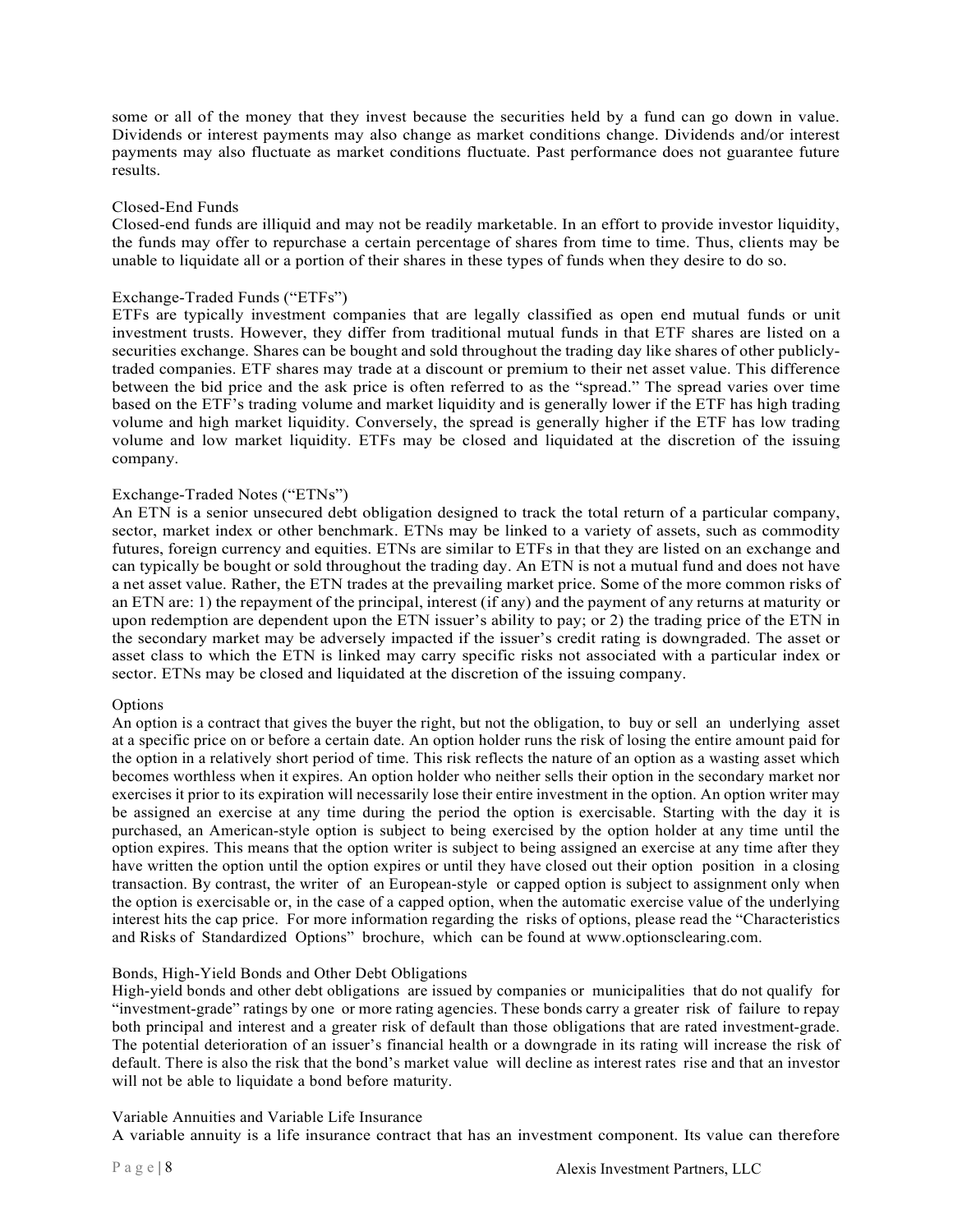fluctuate with market conditions. Clients choose how to participate in financial markets by choosing among several "subaccounts" available within the annuity. Client should also be aware that certain riders purchased with a variable annuity may limit the investment options and the ability to manage the subaccounts.

#### Equities

Investing in individual stocks carries certain risks. Among these risks are Systematic risk - also known as market risk, this is the potential for the entire market to decline. Systematic risk cannot be diversified away. Unsystematic risk - the risk that any one stock may go down in value, independent of the stock market as a whole. Business risk is the possibility a company will have lower than anticipated profits or experience a loss rather than taking a profit. An event risk is the possibility that an unforeseen event will negatively affect a company, industry or security.

Item 9: Disciplinary Information

Neither Alexis Investment Partners, LLC nor its principal owner has been involved in a legal or regulatory matter that is required to be disclosed in this brochure.

#### Item 10: Other Financial Industry Activities and Affiliations

As noted in the Advisory Business section, AIP acts as adviser to the Alexis Practical Tactical ETF.

As explained under "Fees and Conditions" above, our IARs are licensed as insurance agents with various insurance companies. These arrangements present a conflict of interest because they create an incentive to make recommendations for the purchase or sale of insurance policies based upon the amount of compensation your IAR can receive rather than based upon your needs. As previously noted, we will explain the specific costs associated with any recommended insurance products with you. You have the option to purchase insurance products through other brokers or agents who are not affiliated with us.

Alexis does not have an application pending to register as a broker-dealer. None of the owners nor any member of the management team is registered with a broker-dealer as a registered representative.

Alexis is not registered, nor does it have an application pending to register, as a futures commission merchant, commodity pool operator, a commodity trading advisor. None of the owners nor any member of the management team is registered with a futures commission merchant, commodity pool operator, a commodity trading advisor as a registered representative.

Item 11: Code of Ethics, Participation or Interest in Client Transactions and Personal Trading Alexis has a Code of Ethics ("Code"), the full text of which is available to you upon request. Alexis's Code has several goals. First, the Code is designed to assist Alexis in complying with applicable laws and regulations governing its investment advisory business. The Code requires persons associated with Alexis (managers, officers and employees) to act with honesty, good faith and fair dealing in working with clients. In addition, the Code prohibits such associated persons from trading or otherwise acting on insider information.

Next, the Code sets forth guidelines for professional standards for Alexis's associated persons. Under the Code's Professional Standards, Alexis expects its associated persons to put the interests of its clients first, ahead of personal interests. In this regard, Alexis associated persons are not to take inappropriate advantage of their positions in relation to Alexis clients.

Third, the Code sets forth policies and procedures to monitor and review the personal trading activities of associated persons. From time to time, Alexis's associated persons may invest in the same securities recommended to clients. Under its Code, Alexis has adopted procedures designed to reduce or eliminate conflicts of interest that this could potentially cause. The Code's personal trading policies include procedures for limitations on personal securities transactions of associated persons, reporting and review of such trading and pre-clearance of certain types of personal trading activities. These policies are designed to discourage and prohibit personal trading that would disadvantage clients. The Code also provides for disciplinary action as appropriate for violations.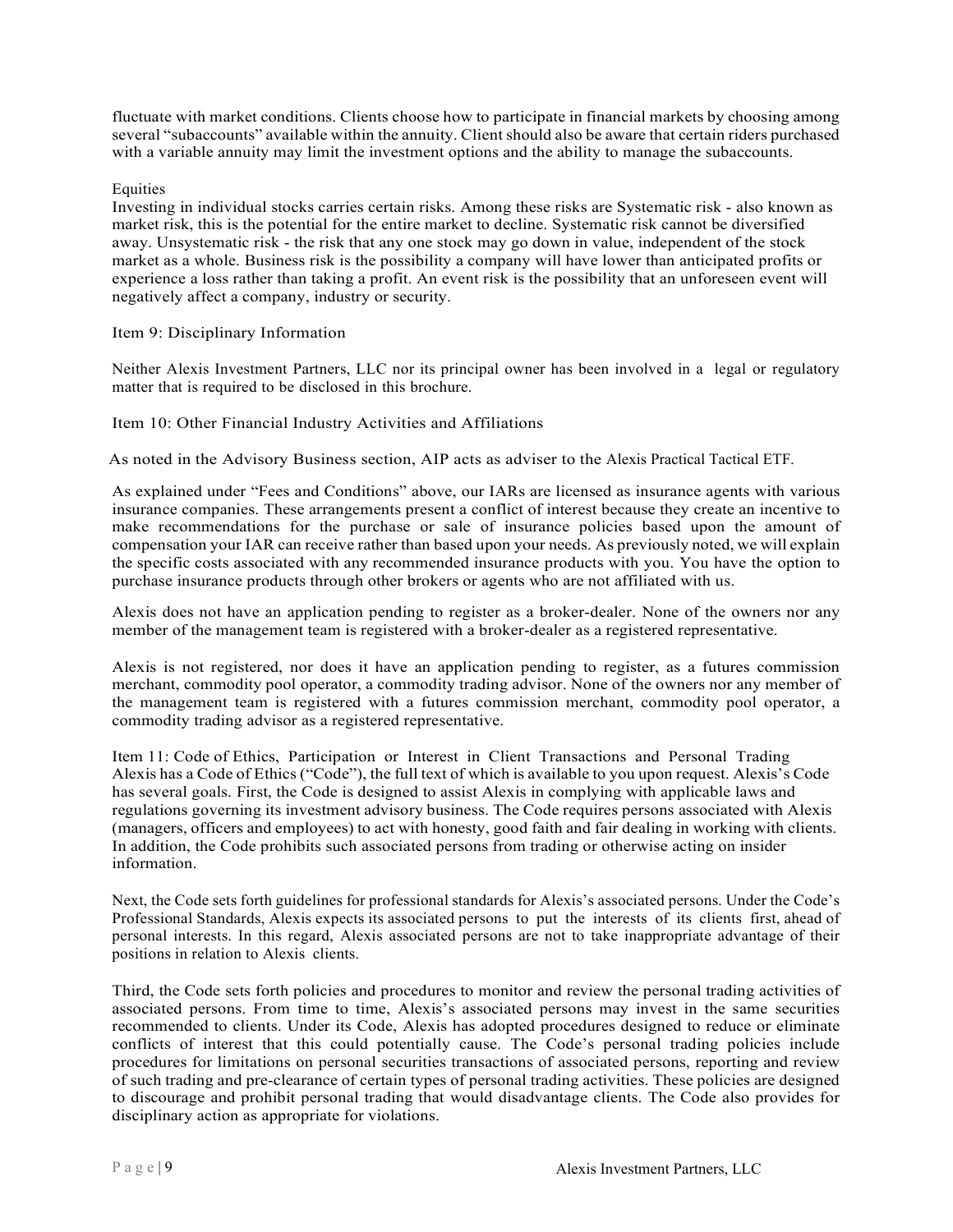Our investment advisors and employees are permitted to buy or sell the same securities for their personal and family accounts that are bought or sold for your account(s). The personal securities transactions by investment advisor and employees may raise potential conflicts of interest when they trade in a security that is: owned by you; or considered for purchase or sale for you.

We have adopted policies and procedures that are intended to address these conflicts of interest. These policies and procedures: receive prior approval from Chief Compliance Officer (CCO) prior to the purchase/sale of any security that is included in our model portfolios; require our investment advisors and employees to act in your best interest; prohibit favoring one client over another; and review of transactions to discover and correct any same-day trades that result in an investment advisor or employee receiving a better price than a client.

Additionally, personal securities transactions by access persons are subject to the following trading restrictions:

Access persons are prohibited from acquiring any securities in an initial public offering (IPO) without first obtaining written pre-clearance from the CCO or her designee. The prior approval must take into account, among other factors, whether the investment opportunity should be reserved for clients, and whether the opportunity is being offered to an individual by virtue of their position with Alexis.

Upon receiving a request for pre-clearance, the CCO or his designee will review the intended transaction for consideration. The final decision will then be sent in writing to the access person requesting the permission for the IPO. Only upon receipt of the written approval from Alexis can the access person then engage in the purchase of the requested IPO. The access person making the request and the CCO or her designee must maintain final written approval or denial for their files.

Access persons are prohibited from acquiring any securities in a limited offering (i.e., private placement) without first obtaining written pre-clearance from the CCO or her designee. The prior approval must consider, among other factors, whether the investment opportunity should be reserved for clients, and whether the opportunity is being offered to an individual by virtue of their position with Alexis. Upon receiving a request for preclearance, the CCO or her designee will review the intended transaction for consideration. The final decision will then be sent in writing to the access person requesting the permission for the limited offering. Only upon receipt of the written approval from Alexis can the access person then engage in the purchase of the requested limited offering. The access person making the request and the CCO or her designee must maintain final written approval or denial for their files.

Investment advisors and employees must follow our procedures when purchasing or selling the same securities purchased or sold for you. They may participate along of clients in bunch trades.

Alexis advisors are prohibited from recommending any limited offering (i.e., private placement) in which they have a material financial interest (i.e., majority ownership, board position).

#### Item 12: Brokerage Practices

Unless directed otherwise, we generally recommend a firm as your broker-dealer and as your custodian. That firm will assist us in servicing your account.

In recommending a firm as custodian and as the securities brokerage firm responsible for executing transactions for your portfolios, we consider at a minimum the Institution's: financial strength, reputation, reporting capabilities, execution capabilities, pricing, and types and quality of research.

The determining factor in the selection of a firm to execute transactions for your accounts is not the lowest possible transaction cost, but whether the firm can provide what is in our view the best qualitative execution for your account.

A recommended firm may provide us with access to institutional trading and custody services, which includes: brokerage, custody, research, and access to mutual funds and other investments that are otherwise generally available only to institutional investors or would require a significantly higher minimum initial investment.

P a g e | 10 Alexis Investment Partners, LLC We are not required to place a minimum volume of transactions or maintain a minimum dollar amount of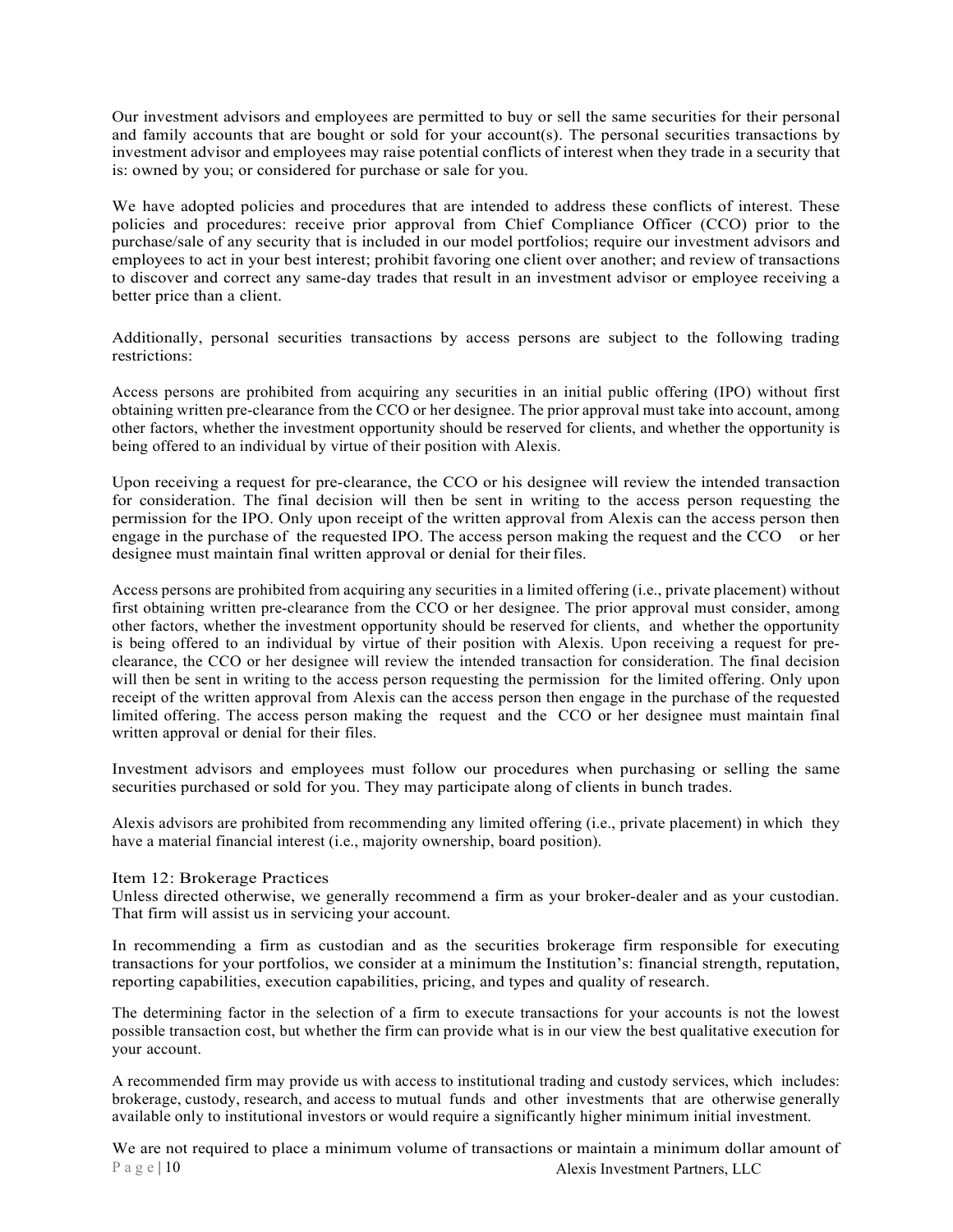client assets to receive these services.

The firm that we recommend does not charge separately for holding our clients' accounts, but may be compensated by you through other transaction-related fees associated with the securities transactions it executes for your accounts.

The firm may also make available to us other products and services that benefit us but may not benefit you directly. Some of these products and services assist us in managing and administering our client accounts, such as software and other technology that: provide access to account data such as: duplicate trade confirmations, bundled duplicate account statements, and access to an electronic communication network for client order entry and account information; facilitate trade execution, including: access to a trading desk serving advisory participants exclusively and access to block trading which provides the ability to combine securities transactions and then allocate the appropriate number of shares to each individual account; provide research, pricing information and other market data; facilitate payment of our fees from client accounts; and assist with back-office functions, record keeping and client reporting; and receipt of compliance publications.

The firm may also make available to us other services intended to help us manage and further develop our business. These services may include: consulting, publications and conferences on practice management, information technology, business succession, regulatory compliance, and marketing.

The firm may also make available or arrange for these types of services to be provided to us by independent third parties. The firm may discount or waive the fees it would otherwise charge for some of the services it makes available to us. It may also pay all or a part of the fees of a third party providing these services to us. Thus, we receive economic benefits as a result of our relationship with the firm, because we do not have to produce or purchase the products and services listed above.

Because the amount of our compensation or the products or services we receive may vary depending on the custodian/broker-dealer we recommend to be used by our clients, we may have a conflict of interest in making that recommendation. Our recommendation of specific custodian/broker-dealers may be based in part on the economic benefit to us and not solely on the nature, cost or quality of custody and brokerage services provided to you and our other clients. We nonetheless strive to act in your best interests at all times.

Commissions and other fees for transactions executed through the firm may be higher than commissions and other fees available if you use another custodian/broker-dealer firm to execute transactions and maintain custody of your account. We believe, however, that the overall level of services and support provided to our clients by the firm outweighs the benefit of possibly lower transactions cost which may be available under other brokerage arrangements.

You may direct us in writing to use a particular broker-dealer to execute some or all of the transactions for your account. If you do so, you are responsible for negotiating the terms and arrangements for the account with that broker-dealer. We may not be able to negotiate commissions, obtain volume discounts, or best execution. In addition, under these circumstances a difference in commission charges may exist between the commissions charged to clients who direct us to use a particular broker or dealer and other clients who do not direct us to use a particular broker or dealer.

We may engage in bunched trading, which is the purchase or sale of a security for the accounts of multiple clients in a single transaction. If a bunched trade is executed, each participating client receives a price that represents the average of the prices at which all of the transactions in a given bunch were executed. Executing a bunched trade allows transaction costs to be shared equally and on a pro rata basis among all of the participating clients. If the order is not completely filled, the securities purchased or sold are distributed among participating clients on a pro rata basis or in some other equitable manner.

Bunched trades are placed only when we reasonably believe that the combination of the transactions provides better prices for clients than had individual transactions been placed for clients. Transactions for nondiscretionary client accounts are not bunched with transactions for discretionary client accounts. Transactions for the accounts of our employees and advisory representatives may be included in bunched trades. They receive the same average price and pay the same commissions and other transaction costs, as clients. Transactions for the accounts of our advisory representatives or employees will not be favored over transactions for client accounts.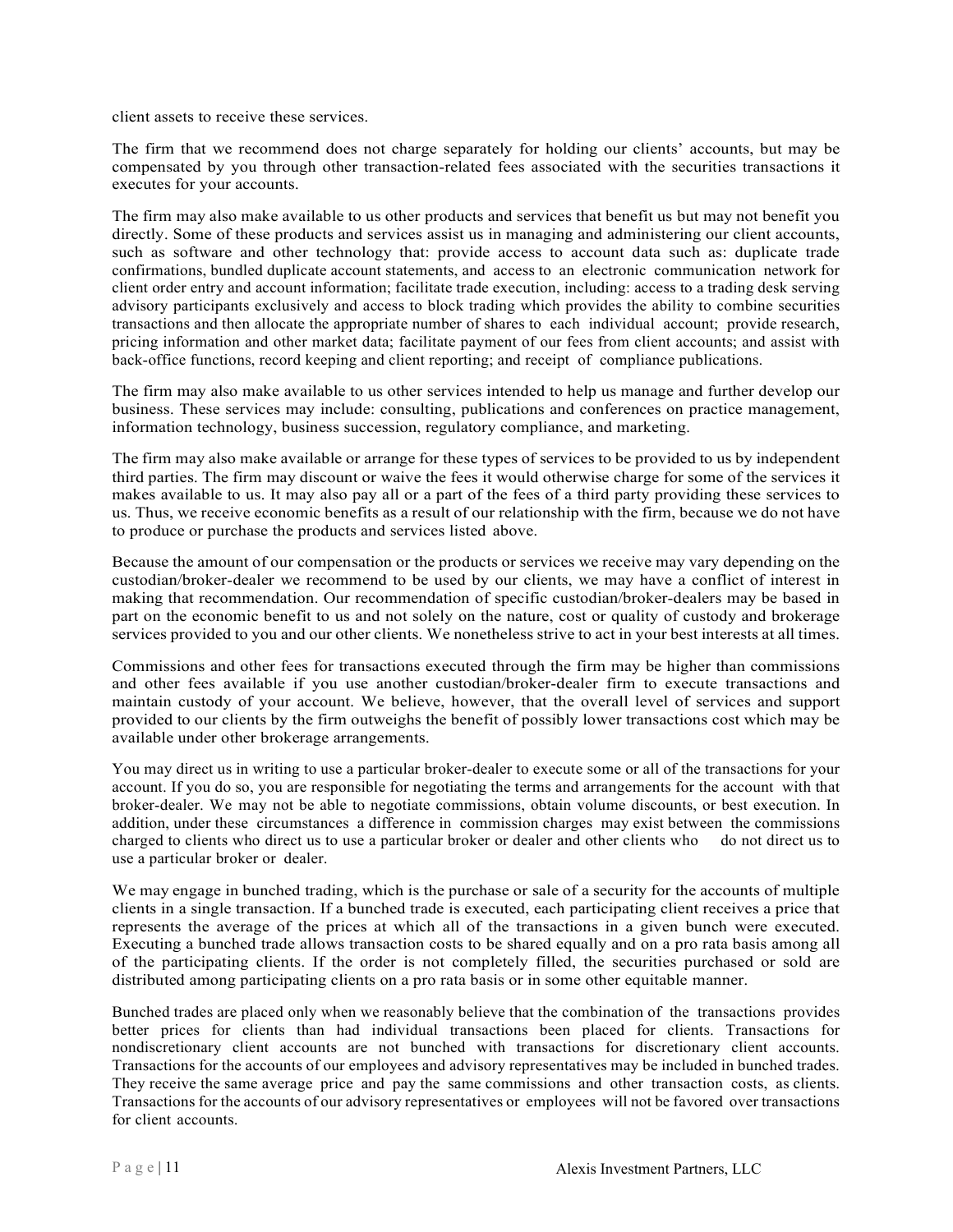We are not obligated to include any client account in a bunched trade. Your trades will not be included in a bunched trade if doing so is prohibited or otherwise inconsistent with your investment advisory agreement. No client will be favored over any other client.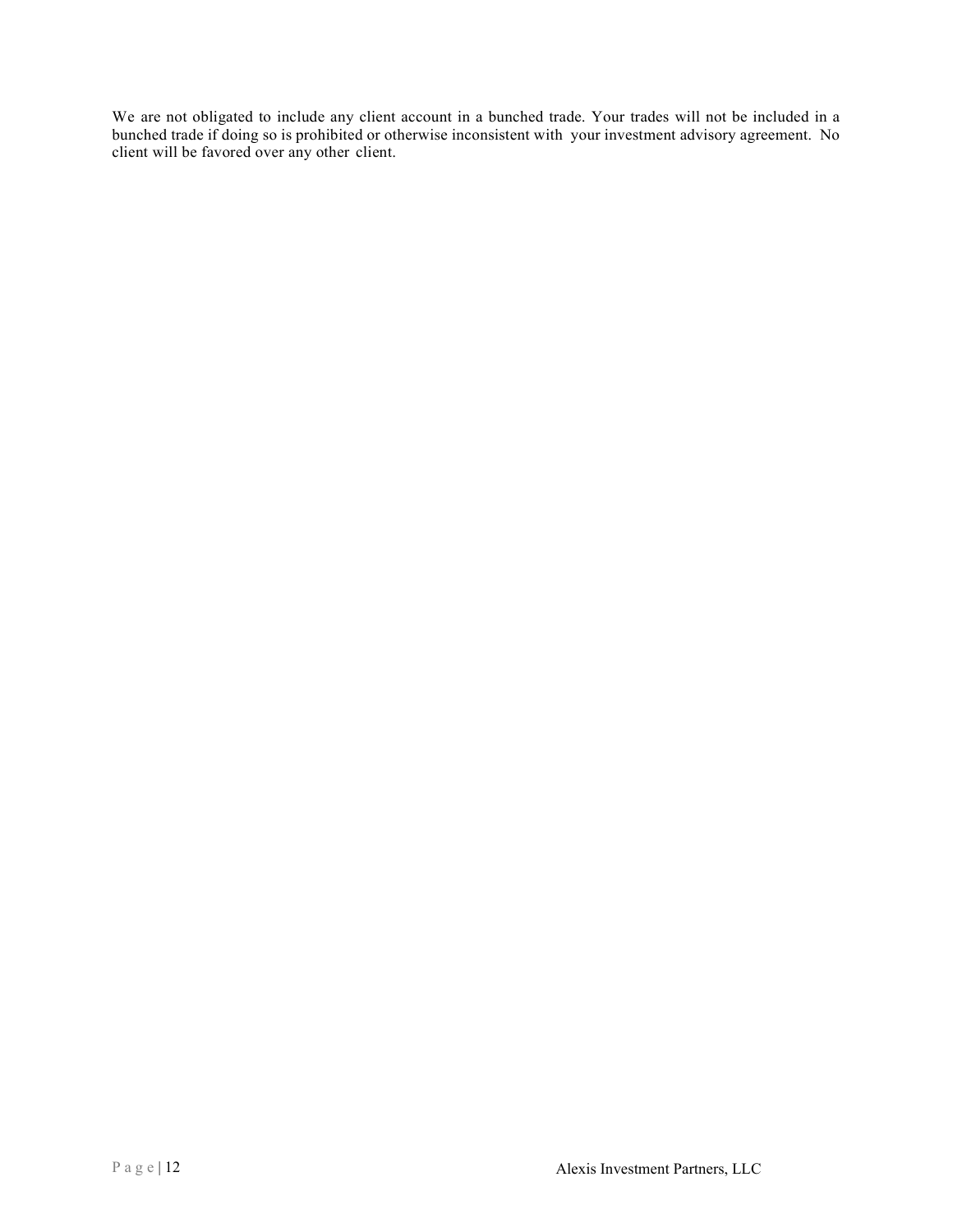#### Item 13: Review of Accounts

Reviews are performed annually or more often upon your request. We initially review your information to determine whether a particular advisory program or investment strategy is suitable for you. We also review and update your financial status, goals and objectives on an annual basis to document continued suitability. More frequent reviews may be triggered by material changes in your individual circumstances, changes or shifts in the economy, changes in the management of mutual funds, or market shifts and corrections. Your advisory representative is responsible for reviewing your account. Certain clients, dependent upon their choice of investment program, receive quarterly reports showing the investment performance in their account.

#### Item 14: Client Referrals and Other Compensation

Alexis does not directly or indirectly compensate any person who is not a supervised person of Alexis for client referrals. Alexis does not accept an economic benefit for providing investment advice or other advisory services to our clients from any other party.

#### Item 15: Custody

You will receive statements from the custodian/broker-dealer that holds your investment account on at least a quarterly basis. You should verify that the transactions in your account are consistent with your investment goals and the objectives for your account. We also encourage you to contact your investment advisor or our CCO should you have any questions or concerns regarding your account. We will adhere to all safeguards to ensure the proper custody of your investment assets.

You must authorize us to have the custodian/broker-dealer pay us directly by charging your account. This authorization must be provided in writing. Fees are deducted monthly or quarterly in advance.

The custodian/broker-dealer provides you with statements that show the amount paid directly to us. You should review and verify the calculation of our fees. The custodian/broker-dealer does not verify the accuracy of fee calculations.

#### Item 16: Investment Discretion

We offer our advisory services on a discretionary basis. Discretionary means that we do not need advance approval from you to determine the type and amount of securities to be bought and sold or the timing of such transactions.

Additionally, we do not have the ability to withdraw funds from your account (other than to withdraw our advisory fees which, may only be done with your prior written authorization.) This discretion is used in a manner consistent with the stated investment objectives for your account. We only exercise discretion in accounts where we have been authorized by you. This authorization is typically included in the investment advisory agreement you enter into with us and account opening documents with your custodian.

#### Item 17: Voting Client Securities

We do not take any action or give any advice with respect to voting of proxies solicited by or with respect to the issuers of securities in which your accounts may be invested, unless you specifically authorize us to do so by completing the appropriate custodian authorization to do so. In addition, we do not take any action or give any advice with respect to any securities held in any accounts that are named in or subject to class action lawsuits. We will, however, forward to you any information received by us regarding proxies and class action legal matters involving any securities held in your accounts. AIP does vote proxies for the Alexis Practical Tactical ETF.

#### Item 18: Financial Information

We have no financial commitment that impairs our ability to meet contractual and fiduciary commitments to you and we have not been the subject of a bankruptcy proceeding. We do not require prepayment of more than \$1,200 in fees per client, six months or more in advance.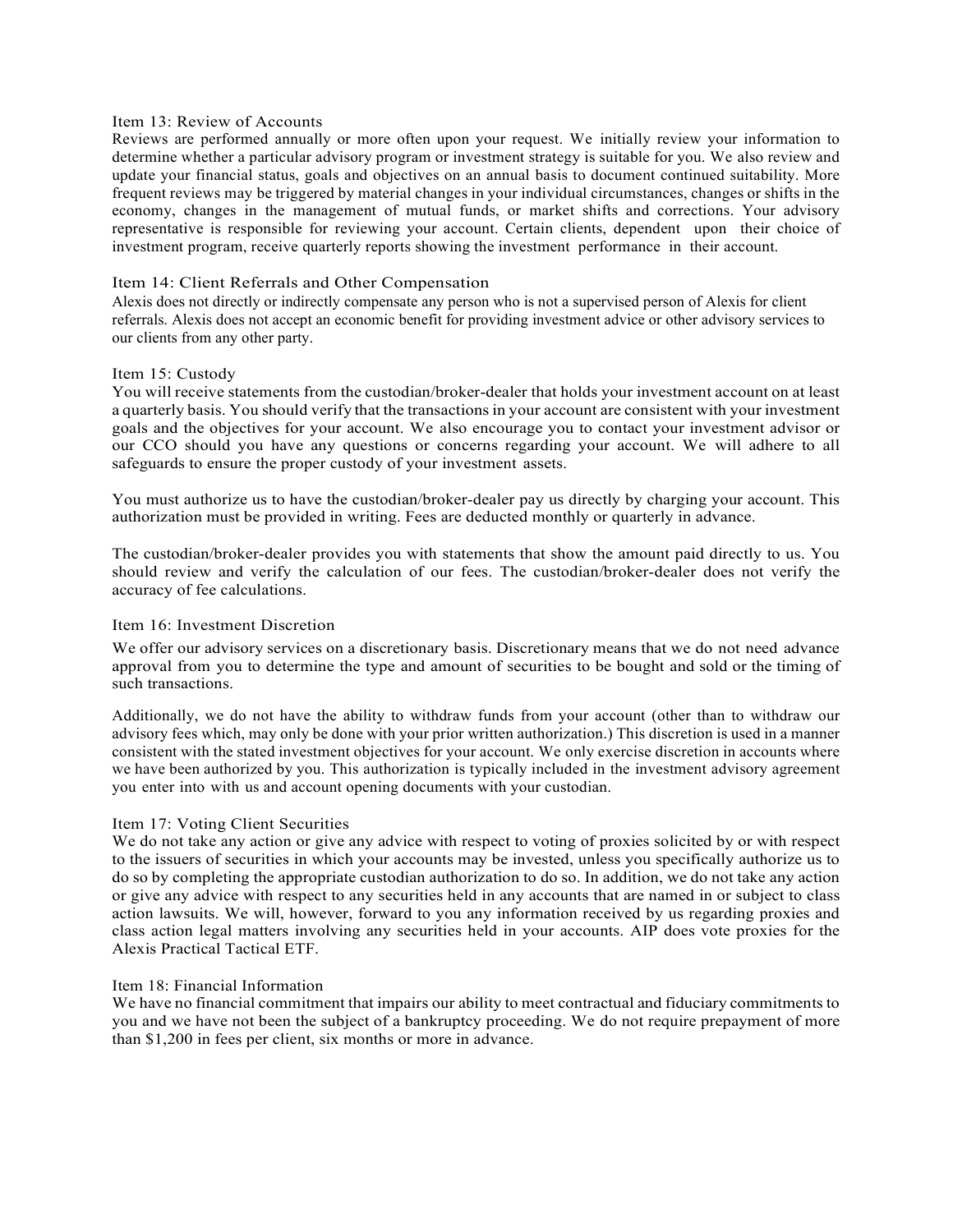

## Jason Browne

103 Casterly Green Ct Montgomery TX 77316 Phone: (925) 457-5258

January 27, 2022

The Brochure Supplement provides information about Jason W. Browne that supplements the Alexis Investment Partners, LLC Brochure. You should have received a copy of the Brochure. Please contact the Chief Compliance Officer, if you did not receive Alexis Investment Partners, LLC's Brochure or if you have any questions about the contents of this supplement.

Additional information about Jason W. Browne (CRD#2624951) is available on the SEC's website at www.adviserinfo.sec.gov.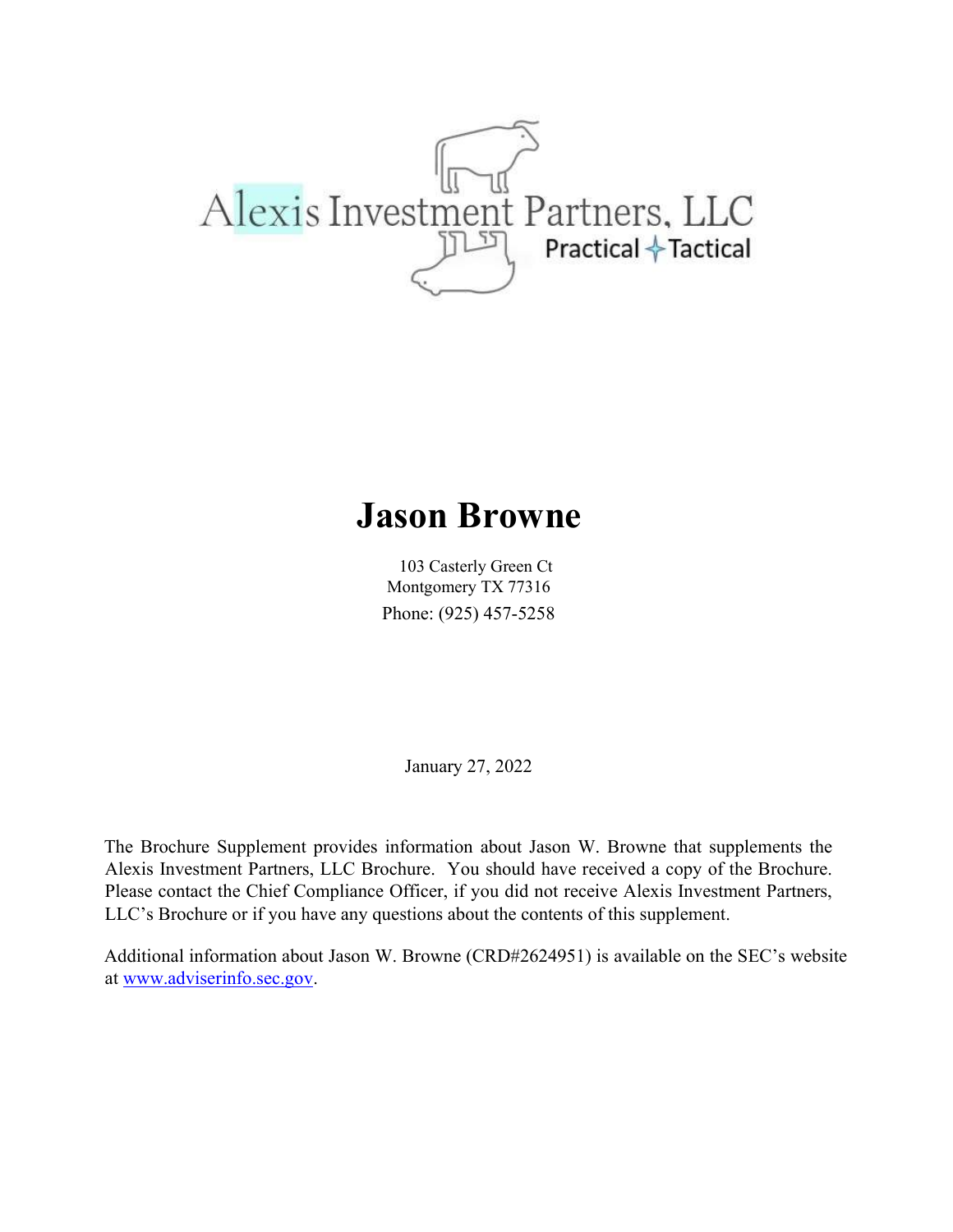## ITEM 2 - EDUCATIONAL BACKGROUND AND BUSINESS EXPERIENCE

## Jason W. Browne

Born: 1970

Post-Secondary Education:

- San Francisco State, Bachelor's Degree, 1994
- St. Mary's College, Master of Business Administration, 2008
- Successfully passed the Series 65, Series 7, Series 63, Series 31 exams

## Professional Designations:

- Accredited Investment Fiduciary (AIF®) The Accredited Investment Fiduciary designation (AIF®) includes a curriculum of pertinent legislation and fiduciary best practices. Designees meet prerequisites, qualification and conduct standards, attest to a code of ethics, and fulfill continuing education requirements.
- Chartered Financial Consultant (ChFC®) The Chartered Financial Consultant®  $(ChFC<sup>®</sup>)$  helps meet the advanced financial planning needs of individuals, professionals and small business owners. Key financial planning disciplines are studied, including insurance, income taxation, retirement planning, investments and estate planning. The (ChFC®) requires three years of full-time, relevant business experience, eight 2-hour course specific proctored exams, and 30 hours of continuing education every two years. Holders of the (ChFC®) designation must adhere to The American College's Code of Ethics.

Recent Business Experience:

- President and CCO of Alexis Investment Partners, LLC, 06/2021- Present
- Investment Advisor Representative at Sowell Management, 04/2019 Present
- CIO and Portfolio Manager at FundX Investment Group, 06/2000 04/2019

## ITEM 3 - DISCIPLINARY INFORMATION

Jason W. Browne has no history of any legal or disciplinary events that deems to be material to a client's consideration of Mr. Browne to act as their investment adviser representative. FINRA's BrokerCheck® may have additional information regarding the disciplinary history of Jason W. Browne that is not included in this brochure supplement. (http://brokercheck.finra.org/Support/TermsAndConditions.aspx)

## ITEM 4 - OTHER BUSINESS ACTIVITIES

Mr. Browne engages in no other business activities outside the scope of his employment with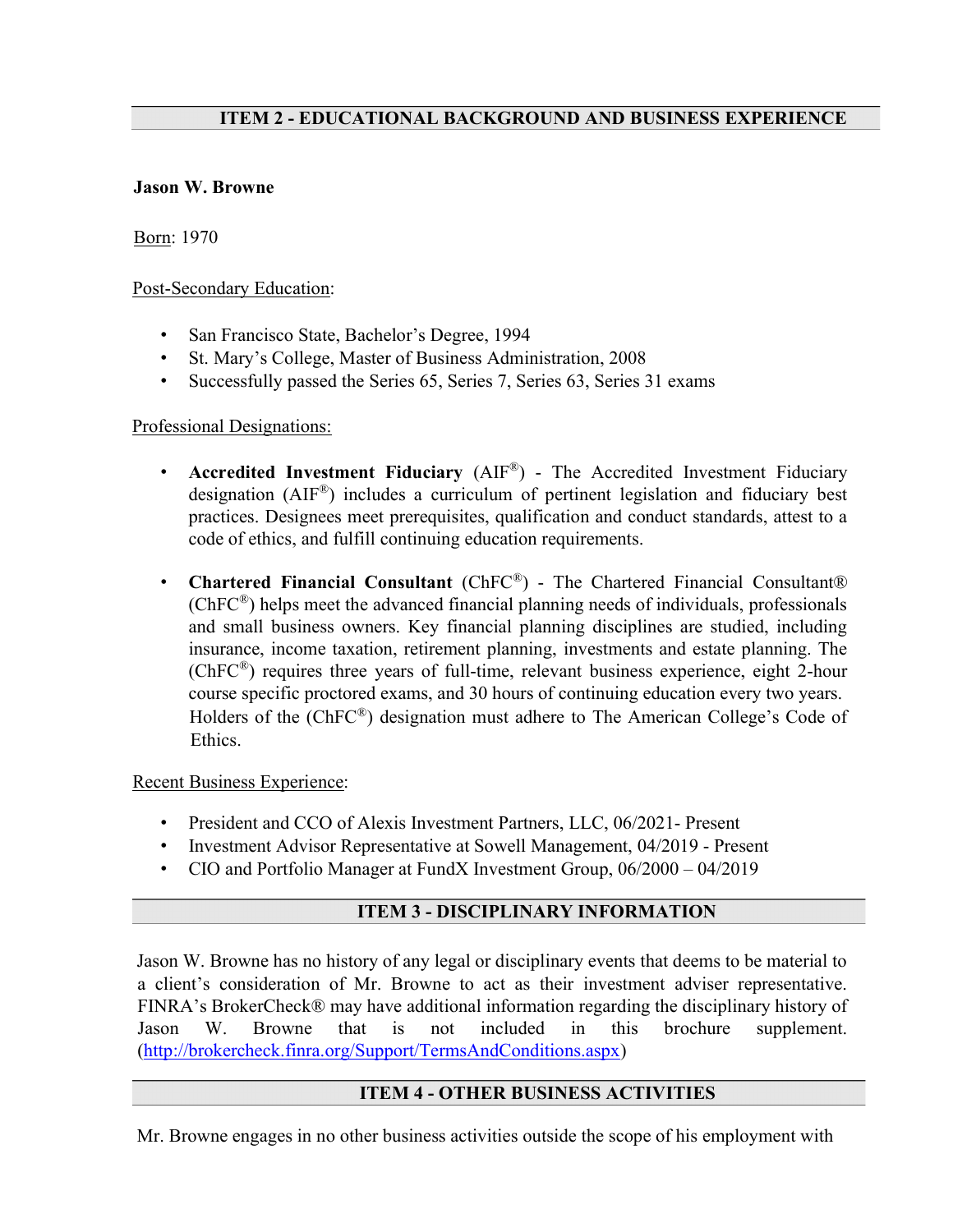Alexis Investment Partners, LLC.

 $\overline{a}$ 

## ITEM 5 - ADDITIONAL COMPENSATION

Jason W. Browne receives no additional compensation the scope of his employment with Alexis Investment Partners, LLC.

## ITEM 6 - SUPERVISION

Jason W. Browne is President and CCO of Alexis Investment Partners, LLC and is its ultimate supervisor. However, he is required to adhere to company processes and procedures as described in our firm's Code of Ethics and Compliance Manual. The CCO may be reached at (925) 457- 5258.

## PORTFOLIO CONSTRUCTION

This section describes the management style of the client portfolios and provides a description of the management of portfolio selections, risk tolerance, and individual client models.

Portfolios are generally constructed first by developing a financial plan. This financial plan is not intended to be comprehensive but to form clear goals for each client and to determine client investment objectives and risk tolerance. Using this information as a reasonable basis, a core asset allocation is determined. Client portfolios are invested based on personalized allocations into models that are developed and managed by Mr. Browne and are generally constructed of Mutual Funds, Exchange Traded Funds (ETF), and at times individual stocks along with covered calls. These models are created and managed using input from multiple research providers along with Mr. Browne's decades of experience as a financial adviser, portfolio manager and investment strategist. Additionally, clients may place reasonable restrictions and investment guidelines on transactions in certain types of legacy security positions which they wish to maintain and hold alongside their portfolio investments. Where possible, trades in models are executed and traded in blocks to achieve average pricing for best execution.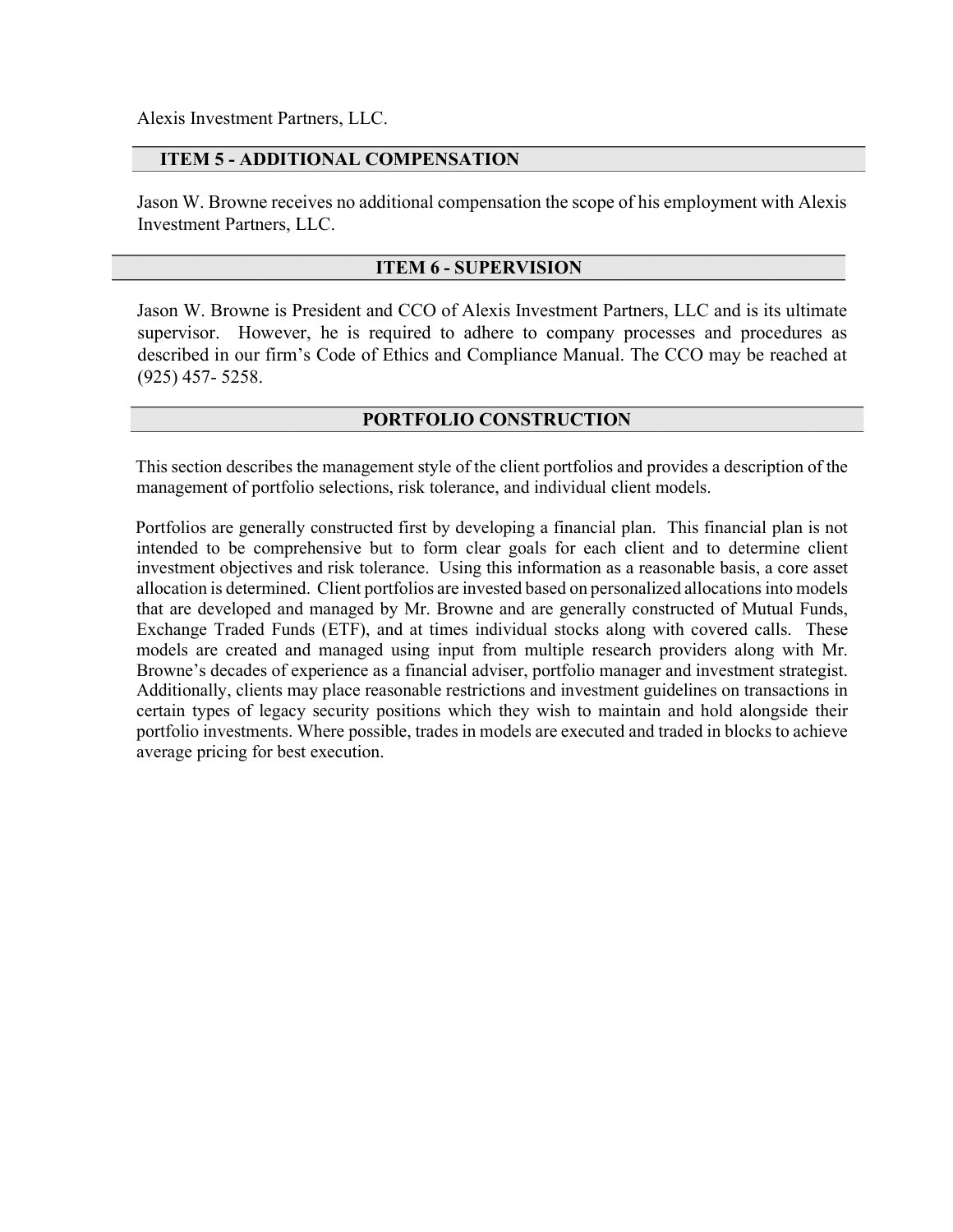

Alexis V. Browne

## Alexis Investment Partners, LLC

103 Casterly Green Ct Montgomery TX 77316Phone: (925) 457- 5258

January 27, 2022

The Brochure Supplement provides information about Alexis Browne that supplements the Alexis Investment Partners, LLC Brochure. You should have received a copy of the Brochure. Please contact the Chief Compliance Officer, if you did not receive Alexis Investment Partners, LLC's Brochure or if you have any questions about the contents of this supplement.

Additional information about Alexis Browne (CRD# 7262063) is available on the SEC's website at www.adviserinfo.sec.gov.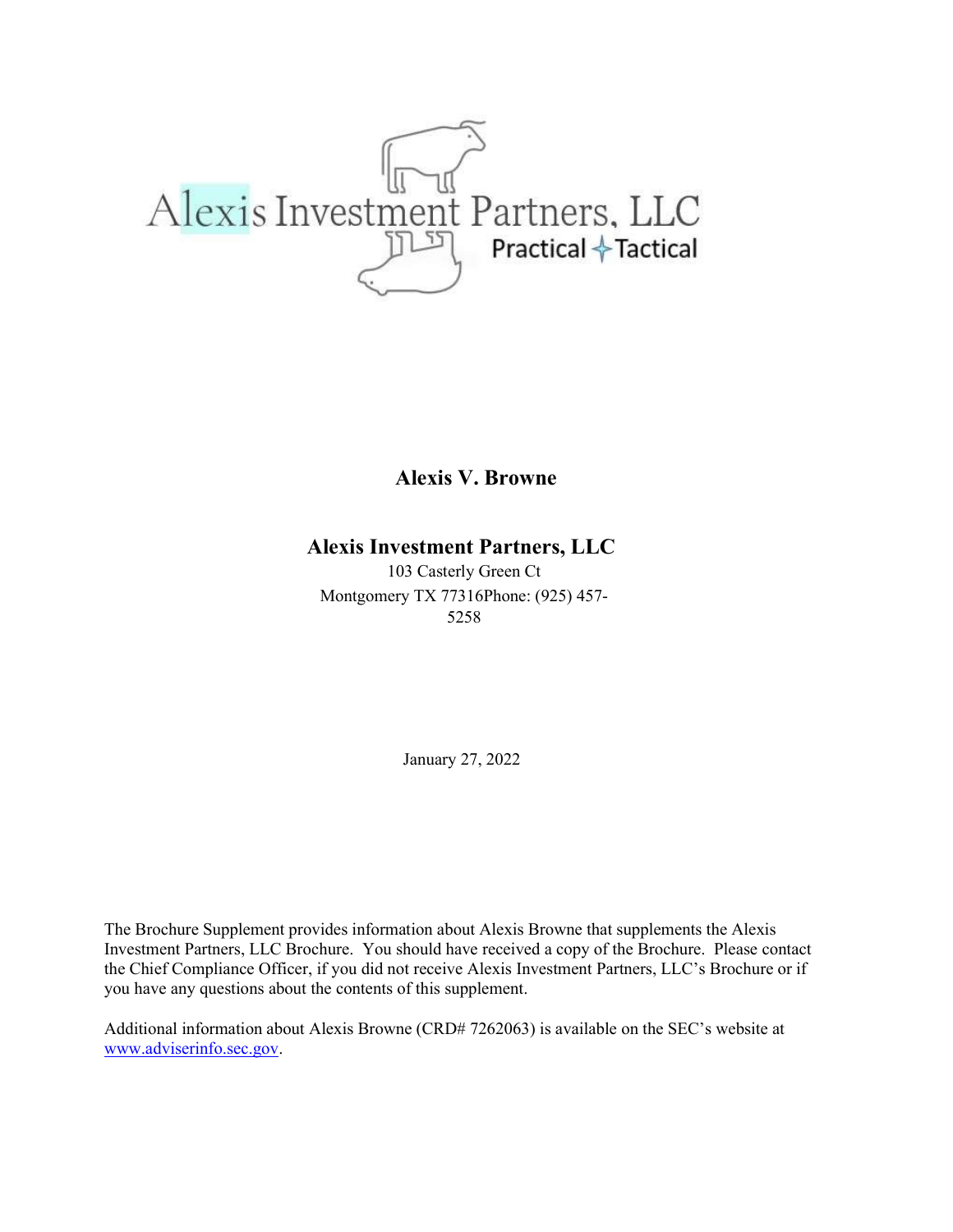## ITEM 2 - EDUCATIONAL BACKGROUND AND BUSINESS EXPERIENCE

Alexis V. Browne

Born: 1999

## Post-Secondary Education:

- Lehigh University, Bachelor's degree: Finance & Economics, August 2020
- Lehigh University, Technology, Research, and Communication (TRAC) Fellow, May 2020
- Lehigh University, Technology, Research, and Communication (TRAC) Lead TRAC Writing Fellow, May 2020
- Bloomberg Market Concepts (BMC), April 2019

## Recent Business Experience:

- Alexis Investment Partners Investment Advisor Representative, 05/2021- Present
- Sowell Management IAR,  $06/2020 06/2021$
- Thompson Portfolio Portfolio Manager, 04/2019 Present
- FundX Investment Group Intern, 06/2016 08/2017
- Student Lehigh University, 08/2017 08/2020
- Student Carondelet, 08/2013 05/2017

## ITEM 3 - DISCIPLINARY INFORMATION

Alexis V. Browne has no history of any legal or disciplinary events that deems to be material to a client's consideration of Ms. Browne to act as their investment adviser representative. FINRA's BrokerCheck® may have additional information regarding the disciplinary history of Alexis V. Browne that is not included in this brochure supplement. (http://brokercheck.finra.org/Support/TermsAndConditions.aspx)

## ITEM 4 - OTHER BUSINESS ACTIVITIES

Alexis V. Browne is licensed to sell insurance and does so by holding appointments directly with various insurance companies. Commissions are earned by Ms. Browne if insurance products are purchased through these insurance companies. The above arrangement presents a conflict of interest because they create an incentive to make recommendations based upon the amount of compensation we receive rather than based upon your needs. We will explain the specific costs associated with any recommended investments with you. However, you are under no obligation, contractually or otherwise, to purchase insurance products through any person affiliated with our firm.

## ITEM 5 - ADDITIONAL COMPENSATION

Alexis V. Browne receives commissions from the sale of insurance.

## ITEM 6 - SUPERVISION

Alexis Browne is supervised through a compliance program designed to prevent and detect violations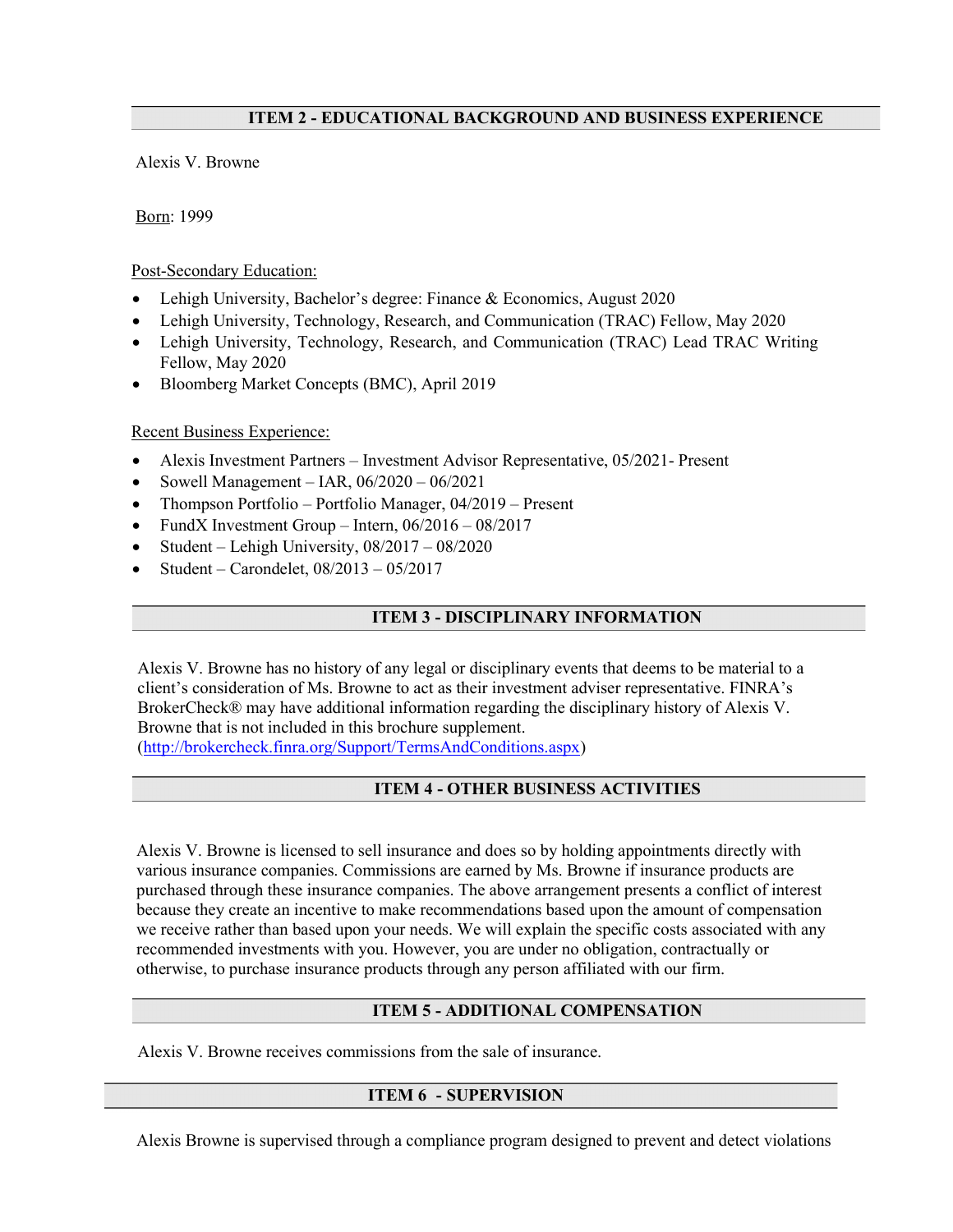of the federal and state securities laws. Supervision is conducted by the Chief Compliance Officer (CCO), Jason W. Browne, who is responsible for administering the firm's policies and procedures. The CCO reviews those policies and procedures annually for their adequacy and the effectiveness of their implementation and ensures that all policies and procedures of the firm are followed. The CCO may be reached at (925) 457- 5258.

## PORTFOLIO CONSTRUCTION

This section describes the management style of the client portfolios and provides a description of the management of portfolio selections, risk tolerance, and individual client models.

Portfolios are generally constructed first by developing a financial plan. This financial plan is not intended to be comprehensive but to form clear goals for each client and to determine client investment objectives and risk tolerance. Using this information as a reasonable basis, a core asset allocation is determined. Client portfolios are invested based on personalized allocations into models that are developed and managed by Mr. Browne and are generally constructed of Mutual Funds, Exchange Traded Funds (ETF), individual stocks and at times covered calls.

These models are created and managed using input from multiple research providers along with Mr. Browne's decades of experience as a financial adviser, portfolio manager and investment strategist. Additionally, clients may place reasonable restrictions and investment guidelines on transactions in certain types of legacy security positions which they wish to maintain and hold alongside their portfolio investments. Where possible, trades in models are executed and traded in blocks to achieve average pricing for best execution.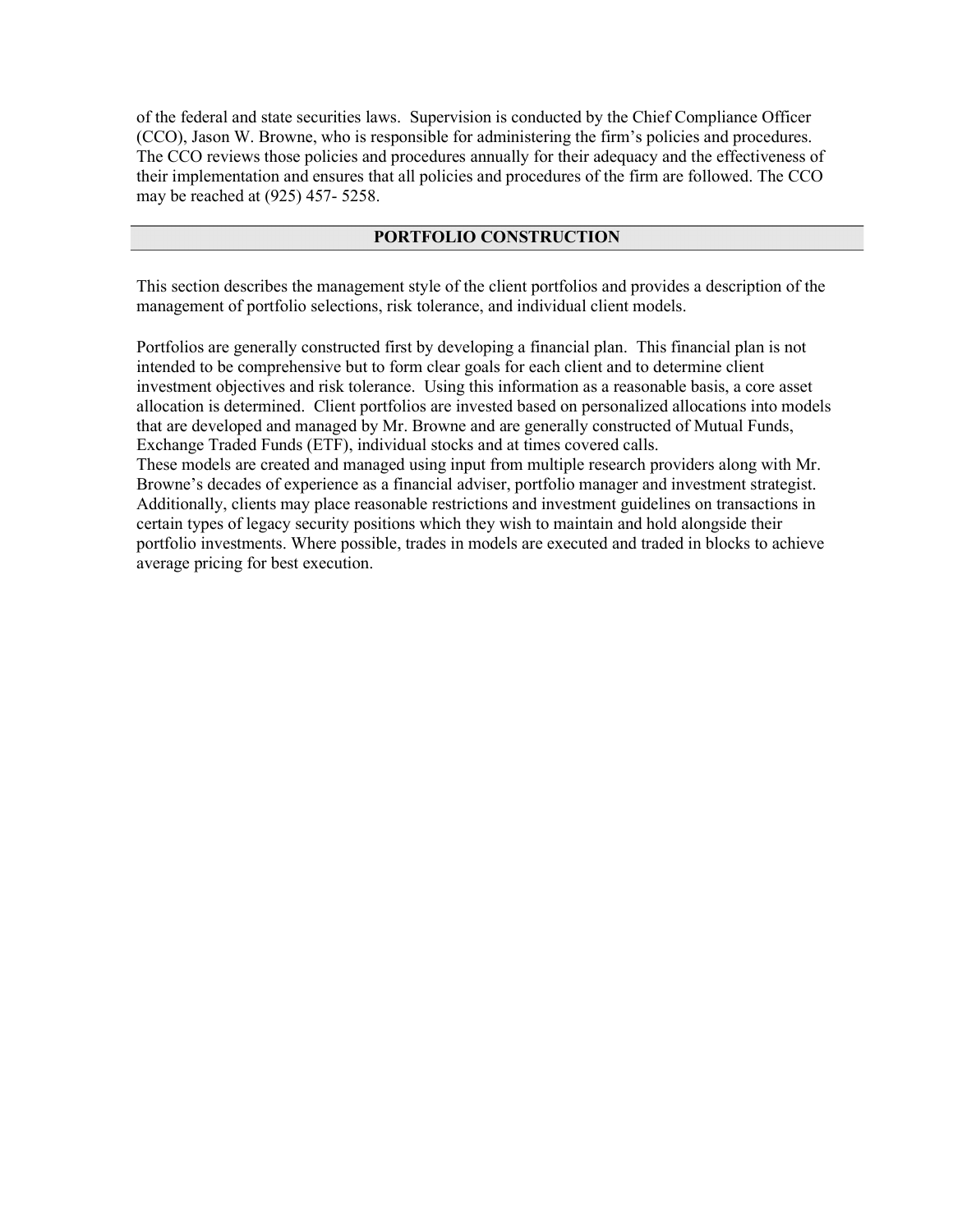

## Martin H. Kreisler

Alexis Investment Partners, LLC 4016 Tradewinds Drive Oxnard, CA 93035 Phone: (661) 670-7265

January 27, 2022

The Brochure Supplement provides information about Martin H. Kreisler that supplements the Alexis Investment Partners' Brochure. You should have received a copy of the Brochure. Please contact the Chief Compliance Officer, if you did not receive Alexis Investment Partners' Brochure or if you have any questions about the contents of this supplement. Additional information about Martin H. Kreisler (CRD# 2765309) is available on the SEC's website at www.adviserinfo.gov.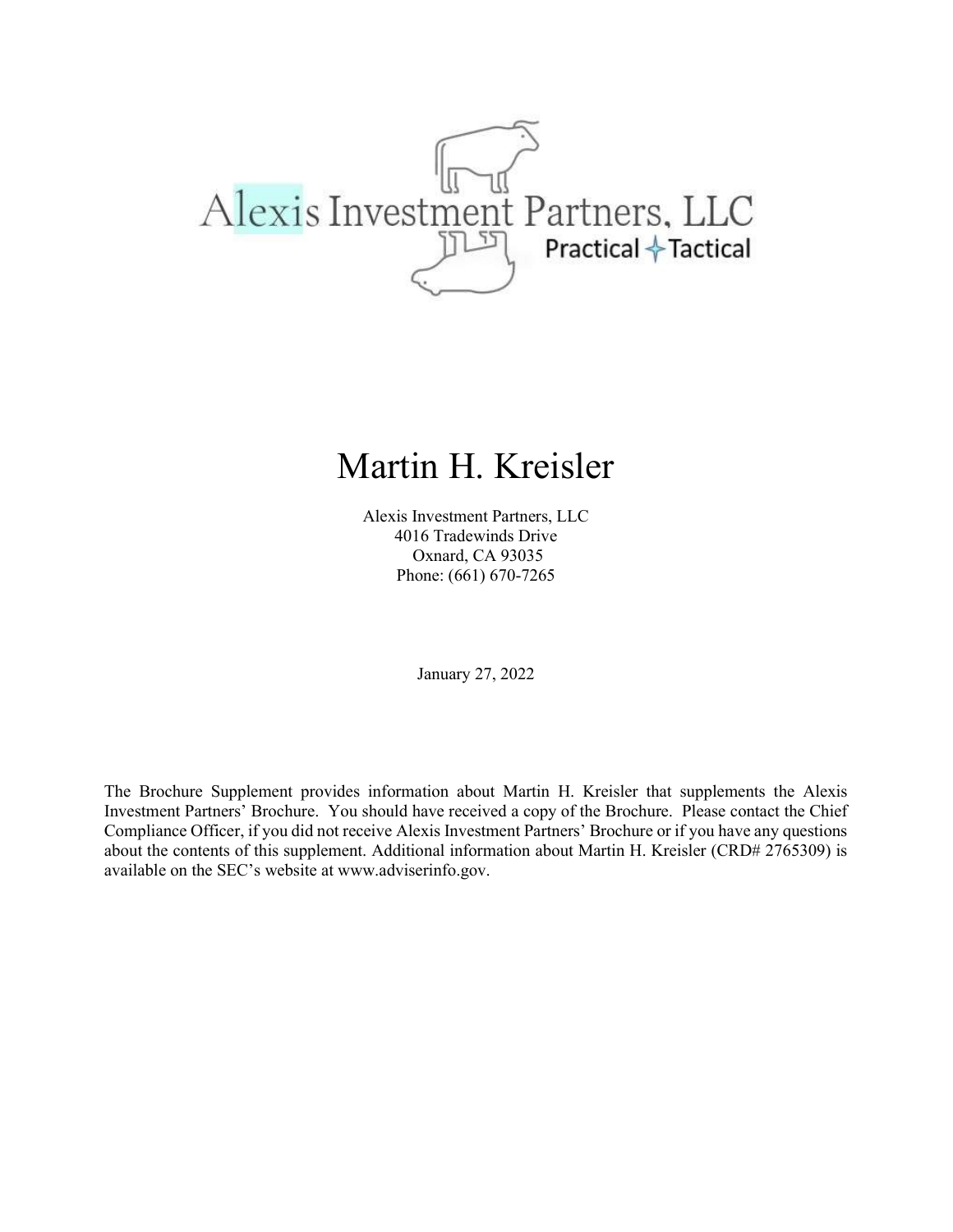## ITEM 2 - EDUCATIONAL BACKGROUND AND BUSINESS EXPERIENCE

Martin Kreisler

Born: 1944

Ī

Post-Secondary Education:

- California State University Long Beach, Bachelor of Science Degree, 1966
- University of Southern California, Master of Business Administration, 1971

Business Experience:

- Alexis Investment Partners Investment Advisor Representative, 05/2021- Present
- Sowell Management IAR, 11/2019 06/2021
- FundX Investment Group IAR,  $11/2014 11/2019$
- Kreisler Long-Term Investments Chief Compliance Officer and Principal, 05/1998 12/2014

## ITEM 3 - DISCIPLINARY INFORMATION

Martin Kreisler has no history of any legal or disciplinary events that deems to be material to a client's consideration of Mr. Browne to act as their investment adviser representative. FINRA's BrokerCheck® may have additional information regarding the disciplinary history of Martin Kreisler that is not included in this brochure supplement. http://brokercheck.finra.org/Support/TermsAndConditions.aspx)

## ITEM 4 - OTHER BUSINESS ACTIVITIES

Mr. Kreisler's consultant services are provided through Alexis Investment Partners, LLC. Mr. Kreisler is a Docent at the Ronald Reagan Presidential Library.

## ITEM 5 - ADDITIONAL COMPENSATION

Martin Kreisler receives no additional compensation beyond the scope of his employment with Alexis Investment Partners, LLC.

## ITEM 6 - SUPERVISION

Martin Kreisler is supervised through a compliance program designed to prevent and detect violations of the federal and state securities laws. Supervision is conducted by the Chief Compliance Officer (CCO), Jason W. Browne, who is responsible for administering the firm's policies and procedures. The CCO reviews those policies and procedures annually for their adequacy and the effectiveness of their implementation and ensures that all policies and procedures of the firm are followed. The CCO may be reached at (925) 457- 5258.

## PORTFOLIO CONSTRUCTION

This section describes the management style of the client portfolios and provides a description of the management of portfolio selections, risk tolerance, and individual client models.

Portfolios are generally constructed first by developing a financial plan. This financial plan is not intended to be comprehensive but to form clear goals for each client and to determine client investment objectives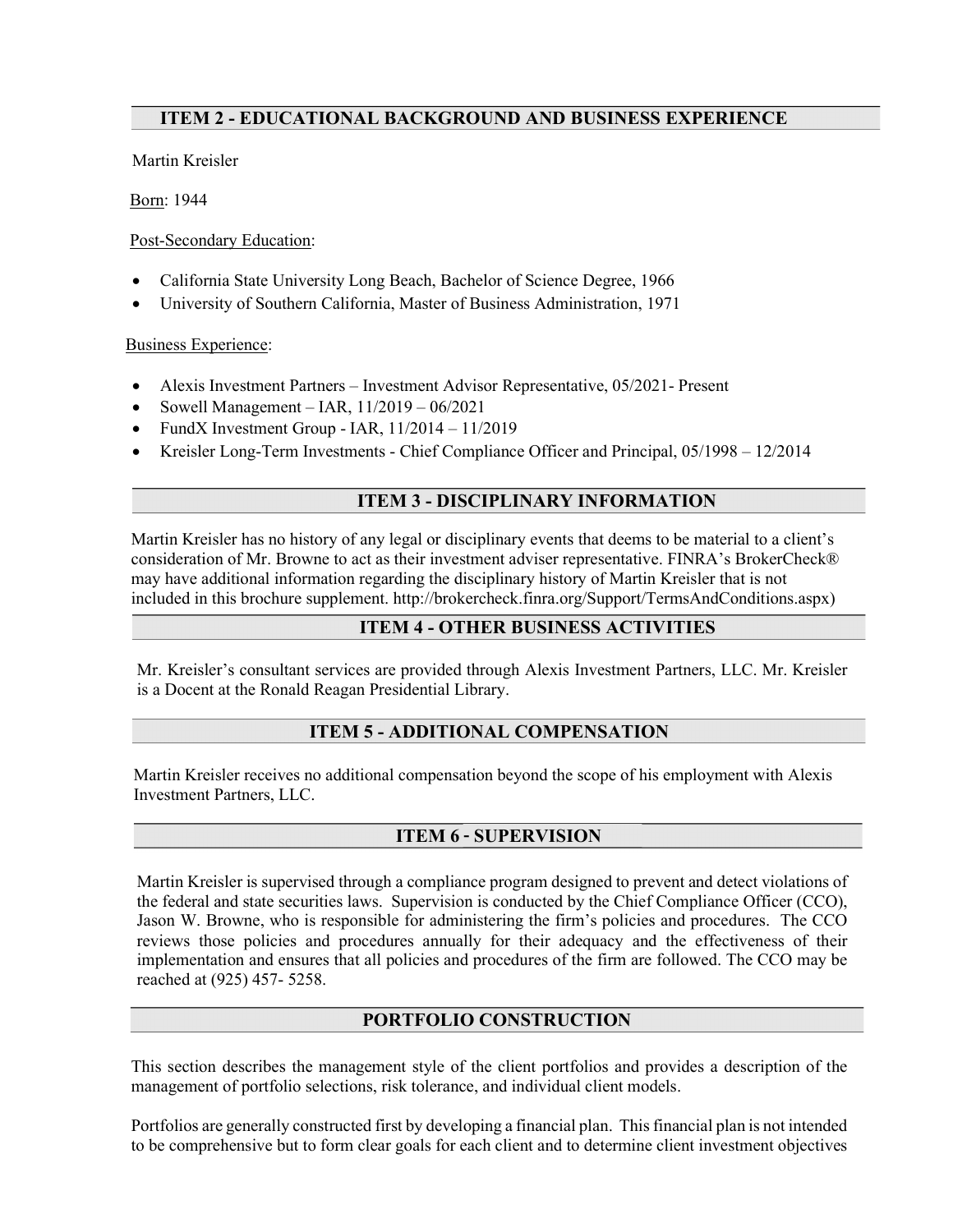and risk tolerance. Using this information as a reasonable basis, a core asset allocation is determined. Client portfolios are invested based on personalized allocations into models that are developed and managed by Mr. Browne and are generally constructed of Mutual Funds, Exchange Traded Funds (ETF), individual stocks and at times covered calls. These models are created and managed using input from multiple research providers along with Mr. Browne's decades of experience as a financial adviser, portfolio manager and investment strategist. Additionally, clients may place reasonable restrictions and investment guidelines on transactions in certain types of legacy security positions which they wish to maintain and hold alongside their portfolio investments. Where possible, trades in models are executed and traded in blocks to achieve average pricing for best execution.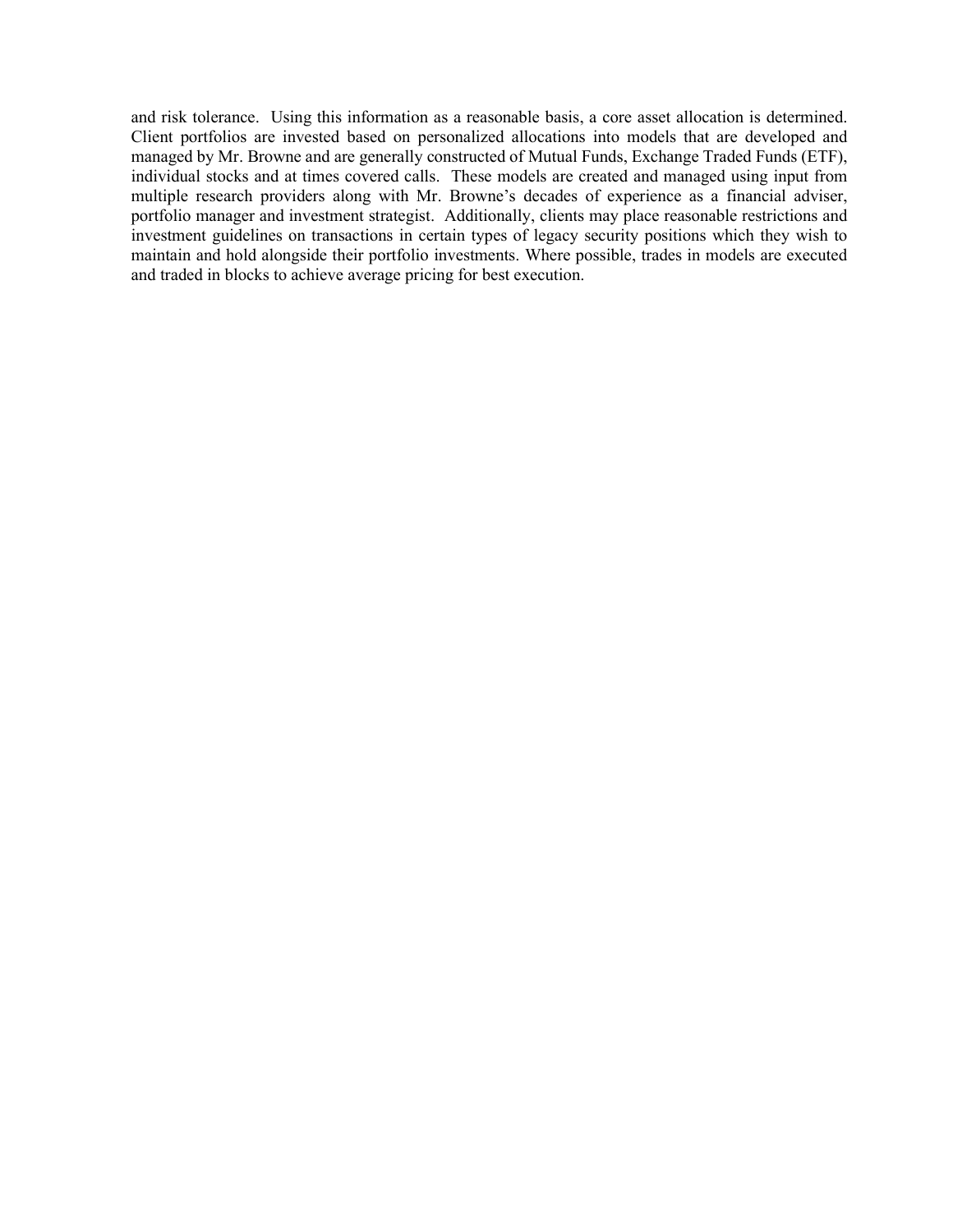# Alexis Investment Partners, LLC

## PRIVACY POLICY

Adopted April 20, 2021

Alexis Investment Partners, LLC ("AIP") adopts the following privacy policy in order to safeguard the personal information of its consumers and customers in accordance with SEC Regulation S-P, 17 CFR 284.30.

Shares of the ETFs in AIP are distributed through the Distributor. The Distributor continuously offers shares of the ETFs via large blocks of shares called creation units. Creation units are available for purchase and redemption only with large institutions that enter into an Authorized Participation agreement with Distributor ("APs"). Upon entering an agreement, the APs may enter into transactions with AIP's Transfer Agent to purchase or redeem shares via the creation unit process. The APs may hold the shares directly or sell them on the open market. Because of this structure, AIP does not personal information of the underlying shareholder. As Regulation S-P is limited in scope to natural persons, the below policy will only apply to series of mutual funds of AIP.

## Commitment to Consumer Privacy

AIP recognizes and respects the privacy expectations of each of our customers and believes that the confidentiality and protection of consumer information is one of our fundamental responsibilities. AIP is committed to maintaining the confidentiality, integrity and security of the customers' personal information and will handle personal consumer and customer information only in accordance with Regulation S-P and any other applicable laws, rules and regulations. AIP will ensure: (a) the security and confidentiality of customer records and information; (b) that customer records and information are protected from any anticipated threats and hazards; and (c) that unauthorized access to, or use of, customer records or information is protected against.

## Collection and Disclosure of Shareholder Information

Consumer information collected by, or on behalf of, AIP generally consists of the following:

- Information received from consumers or customers on or in applications or other forms, correspondence, or conversations, including, but not limited to, their name, address, phone number, social security number, assets, income and date of birth; and
- Information about transactions with us, our affiliates, or others, including, but not limited to, shareholder account numbers and balance, payments history, parties to transactions, cost basis information, and other financial information.

AIP does not disclose any nonpublic personal information about our current or former consumers or customers to nonaffiliated third parties, except as permitted by law. For example, as AIP has no employees, it conducts its business affairs through third parties that provide services pursuant to agreements with AIP (as well as through its officers and directors).

## Security of Consumer and Customer Information

AIP will determine that the policies and procedures of its affiliates and service providers are reasonably designed to safeguard customer information and require only appropriate and authorized access to, and use of, customer information through the application of appropriate administrative, technical, physical, and procedural safeguards that comply with applicable federal standards and regulations. AIP directs each of its service providers to adhere to AIP's privacy policy and to their respective privacy policies with respect to all customer information of the AIP and to take all actions reasonably necessary so that AIP is in compliance with the provisions of 17 CFR 248.30, including, as applicable, the development and delivery of initial and annual privacy notices and maintenance of appropriate and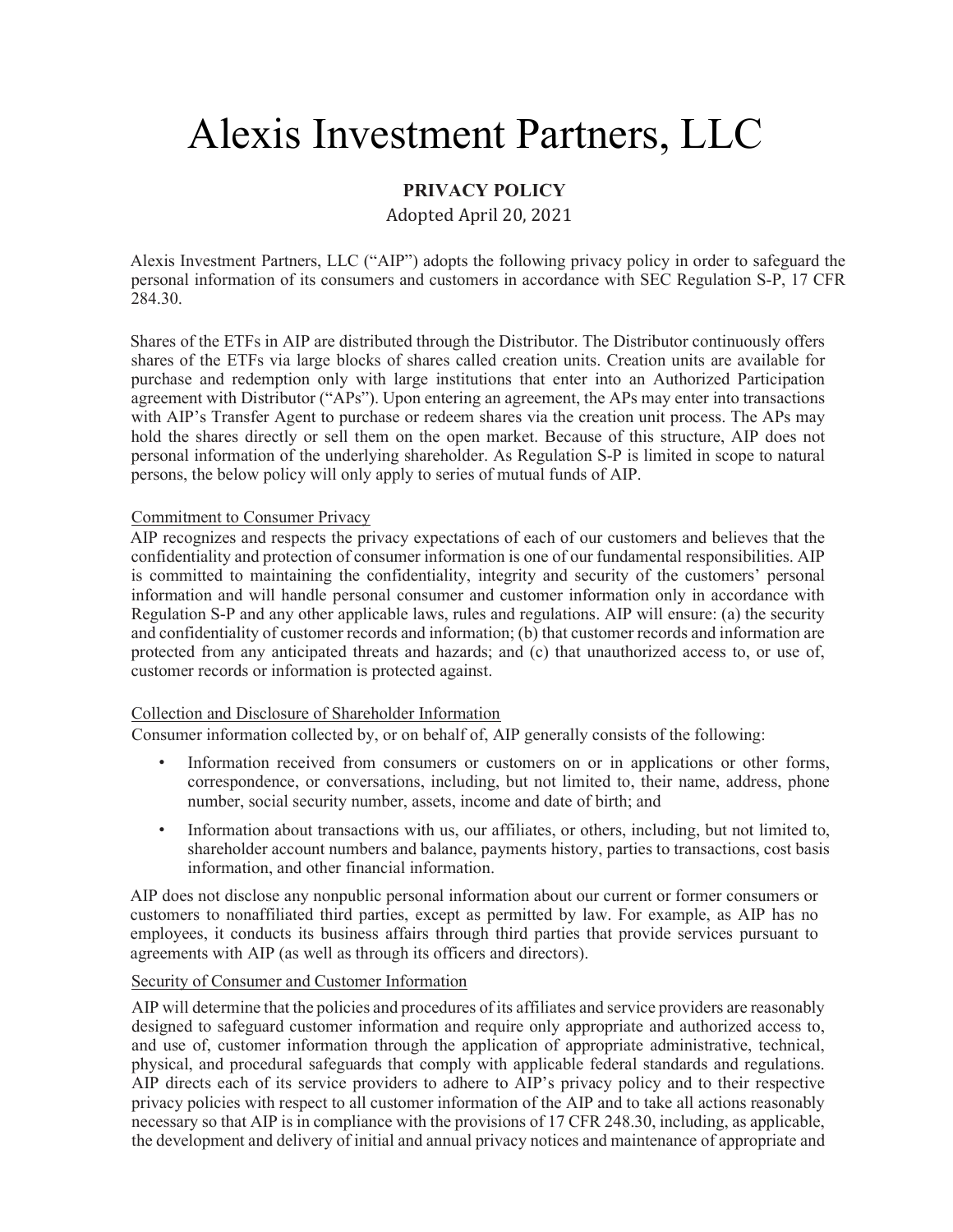adequate records. AIP will require its service providers to restrict access to nonpublic personal information about customers to those employees who need to know that information to provide products or services to customers.

AIP may require its service providers to provide periodic reports to AIP outlining their privacy policies and implementation and promptly report to AIP any material changes to their privacy policy before, or promptly after, their adoption.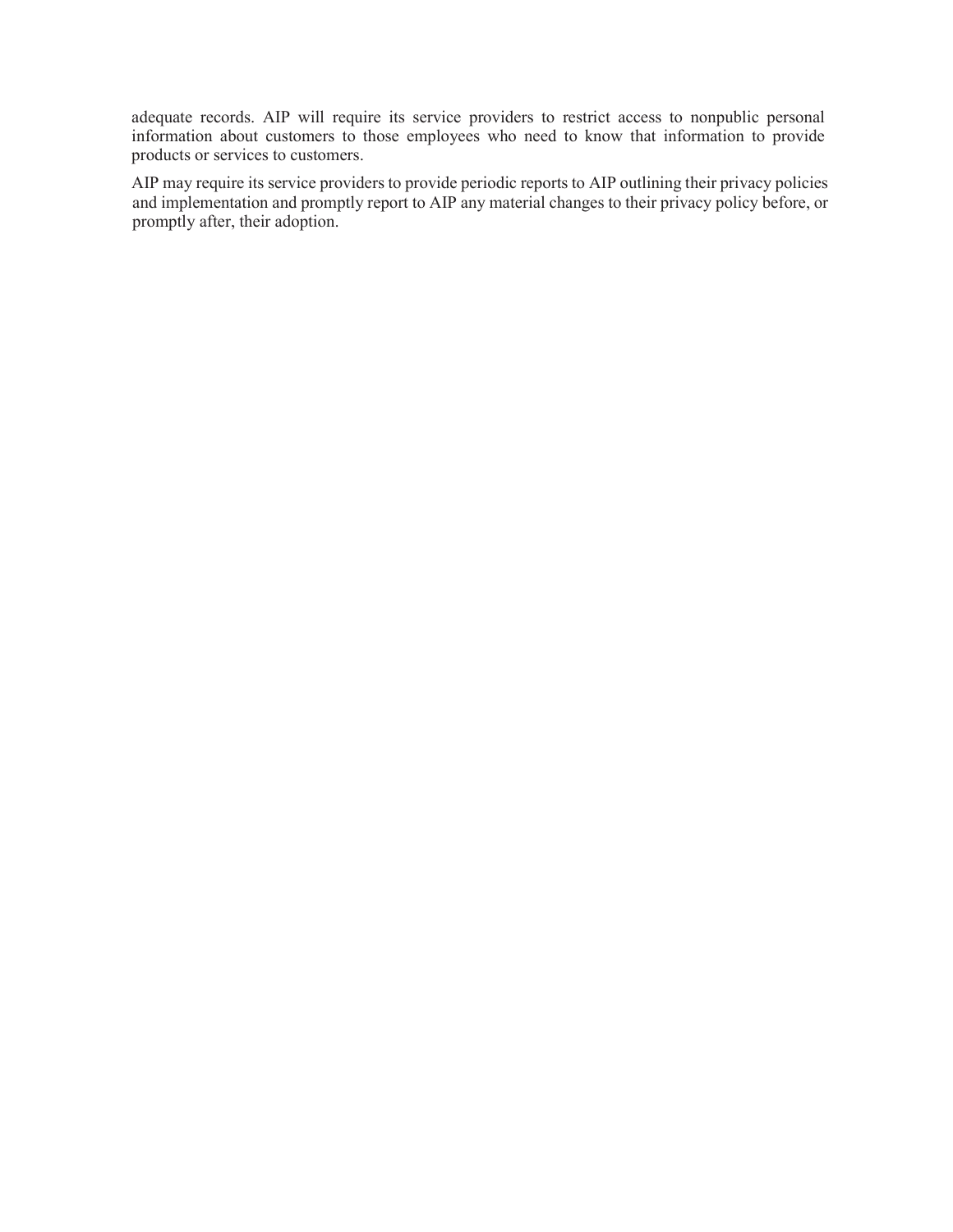## Customer Relationship Summary

Item 1 Introduction: Alexis Investment Partners, LLC (AIP) is registered with the Securities and Exchange Commission (SEC) as an investment adviser. Brokerage and investment advisory services and fees differ and it is important for you to understand these differences. Free and simple tools are available to research firms and financial professionals at Investor.gov/CRS, which also provides educational materials about brokerdealers, investment advisers, and investing.

Item 2 Relationships and Services: What investment services and advice can you provide me?

We offer investment advisory and financial planning services to retail investors. Investment Authority: All accounts give AIP discretionary authority. Monitoring: AIP Management monitors client portfolios on a continuous and ongoing basis. Such reviews are conducted by AIP's investment personnel and/or investment adviser representatives. The frequency of reviews will depend upon the complexity of the accounts, the nature of the advisory recommendations, changes in tax or market conditions, as well as other conditions and material changes to the client's situation. For additional information, please see AIP's Form ADV, Part 2A Brochure (Items 4 and 7).

## Conversation Starter

Given my financial situation, should I choose an investment advisory service? Why or why not? How will you choose investments to recommend to me? What is your relevant experience, including your licenses, education and other qualifications? What do these qualifications mean?

Item 3 Fees, Costs, and Standards of Conduct: What fees will I pay?

Principal Fees and Costs: AIP offers investment management services for an annual fee based on the amount of assets under the firm's management.

| Assets under Management    | <b>Annual Management Fee</b> |
|----------------------------|------------------------------|
| \$0 to $$1,000,000$        | $0.88\%$                     |
| \$1,000,001 to \$3,000,000 | $0.77\%$                     |
| \$3,000,001 to \$5,000,000 | $0.50\%$                     |
| $>$ \$5 million            | negotiated                   |

AIP's management fees for qualified plans are individually negotiated per plan. A minimum annual fee of \$1200 is charged per plan. Our management fee is negotiable, at the sole discretion of AIP, taking into account the specific needs of each client. Client fees are payable monthly, in advance, based on assets under management. Minimum fees may apply. Financial planning services may be included as a component of a personal wealth management relationship. Financial planning may also be provided for a pre-negotiated fixed fee.

Other Fees and Costs: In addition to the advisory fees paid to AIP Management, clients may also incur certain charges imposed by other third parties, such as broker-dealers, custodians, trust companies, banks, and other financial institutions. These additional charges may include securities brokerage commissions, transaction fees, custodial fees, fees charged by the Independent Managers, margin costs, charges imposed directly by a mutual fund or ETF in a client's account as disclosed in the fund's prospectus ( $e.g.,$  fund management fees and other fund expenses), deferred sales charges, odd-lot differentials, transfer taxes, wire transfer and electronic fund fees, and other fees and taxes on brokerage accounts and securities transactions. AIP charges an asset-based fee; the more assets there are in a retail investor's account, the more that retail investor will pay in fees, and the firm will therefore have an incentive to encourage the retail investor to increase the assets in his or her account.

You will pay fees and costs whether you make or lose money on your investments. Fees and costs will reduce any amount of money you make on your investments over time. Please make sure you understand what fees and costs you are paying. For additional information, please refer to AIP's Form ADV, Part 2A brochure Items 4, 5, and 7.